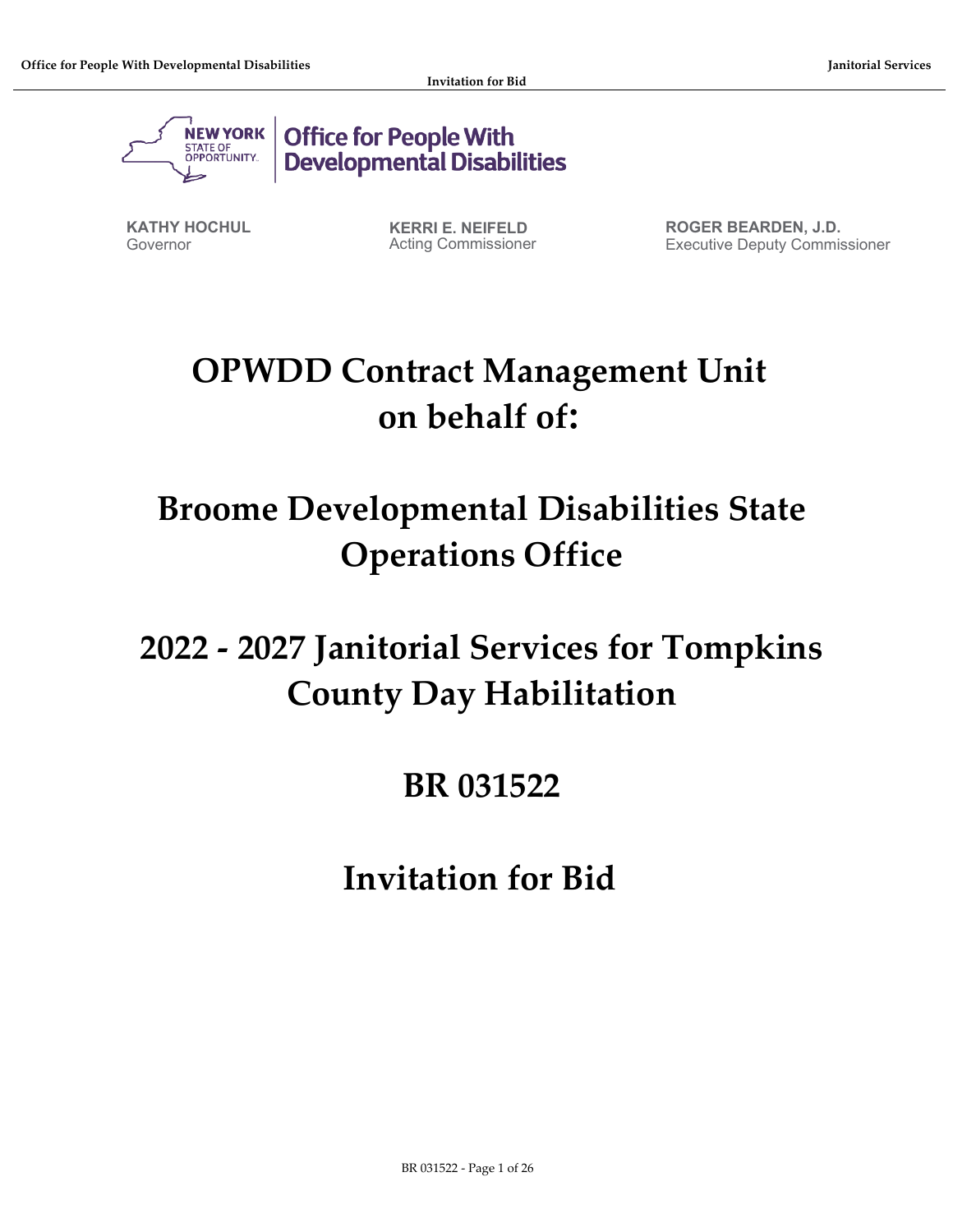#### **BID CONTENTS**

| 1.        | <b>INTRODUCTION</b>                                                                                                                                                                                                            | $\overline{\mathbf{3}}$ |
|-----------|--------------------------------------------------------------------------------------------------------------------------------------------------------------------------------------------------------------------------------|-------------------------|
| 2.        |                                                                                                                                                                                                                                |                         |
| 3.        |                                                                                                                                                                                                                                |                         |
| 4.        |                                                                                                                                                                                                                                |                         |
| 5.        |                                                                                                                                                                                                                                |                         |
| 6.        | SITE INSPECTIONS                                                                                                                                                                                                               | $\overline{4}$          |
| 7.        |                                                                                                                                                                                                                                |                         |
| 8.        |                                                                                                                                                                                                                                |                         |
| 9.        | <b>PAYMENT</b>                                                                                                                                                                                                                 |                         |
| 10.       |                                                                                                                                                                                                                                |                         |
| 11.       |                                                                                                                                                                                                                                |                         |
| 12.       |                                                                                                                                                                                                                                |                         |
| 13.       |                                                                                                                                                                                                                                |                         |
| A.        |                                                                                                                                                                                                                                |                         |
| В.        | <b>REFERENCES</b>                                                                                                                                                                                                              |                         |
| C.        | <b>LATE BIDS</b>                                                                                                                                                                                                               |                         |
| 14.       | PROCUREMENT INFORMATION, MANDATORY REQUIREMENTS 7 7                                                                                                                                                                            |                         |
| A.        | PROCUREMENT LOBBYING LAW REQUIREMENTS PURSUANT TO STATE FINANCE LAW SS 139-J AND 139-K                                                                                                                                         |                         |
| В.        |                                                                                                                                                                                                                                | $\overline{7}$          |
| C.        |                                                                                                                                                                                                                                |                         |
| D.        |                                                                                                                                                                                                                                |                         |
| E.        |                                                                                                                                                                                                                                |                         |
| F.        |                                                                                                                                                                                                                                | $\mathbf{q}$            |
| G.        | NOTICE OF AWARD, DEBRIEFING AND BID PROTESTS                                                                                                                                                                                   | $\overline{9}$          |
| Н.        |                                                                                                                                                                                                                                |                         |
| Ι.        |                                                                                                                                                                                                                                |                         |
| J.        |                                                                                                                                                                                                                                |                         |
| К.        |                                                                                                                                                                                                                                |                         |
| L.        |                                                                                                                                                                                                                                | 12                      |
|           |                                                                                                                                                                                                                                | 12                      |
| N.        | <b>VENDOR RESPONSIBILITY OUESTIONNAIRE</b><br><u>12</u>                                                                                                                                                                        |                         |
| O.        |                                                                                                                                                                                                                                |                         |
| <b>P.</b> | <b>GENERAL DUTIES AND ADDITIONAL RESPONSIBILITIES</b><br><u>13</u>                                                                                                                                                             |                         |
| Q.        |                                                                                                                                                                                                                                |                         |
| R.        |                                                                                                                                                                                                                                |                         |
| S.        | BIDDER'S CERTIFICATION OF COMPLIANCE WITH STATE FINANCE LAW § 139-K (5) ___________________________                                                                                                                            | $\frac{1}{4}$           |
| Т.        | BIDDER'S AFFIRMATION OF UNDERSTANDING AND AGREEMENT PURSUANT TO STATE FINANCE LAW § 139-J (3) AND § 139-J (6)(B) 14                                                                                                            |                         |
| U.        |                                                                                                                                                                                                                                |                         |
| V.        |                                                                                                                                                                                                                                | 15                      |
| W.        | <b>PUBLIC OFFICERS LAW CERTIFICATION</b><br>16                                                                                                                                                                                 |                         |
| X.        |                                                                                                                                                                                                                                |                         |
| 15.       |                                                                                                                                                                                                                                |                         |
| 16.       | CONSULTANT DISCLOSURE                                                                                                                                                                                                          |                         |
| 17.       | EVALUATION CRITERIA: METHOD OF AWARD NOW ARE AND THE RESERVE OF A MARKET AND THE RESERVE OF A MARKET AND THE RESERVE OF A MARKET AND THE RESERVE OF A MARKET AND THE RESERVE OF A MARKET AND THE RESERVE OF A MARKET AND THE R | 17                      |
|           | <b>QUALIFICATIONS &amp; SCOPE OF WORK</b>                                                                                                                                                                                      |                         |
|           | <b>COST PROPOSAL FORM</b>                                                                                                                                                                                                      | 24                      |
|           | <b>NO-BID FORM</b>                                                                                                                                                                                                             | 26                      |

#### **ADDITIONAL REQUIRED FORMS (MUST BE SUBMITTED WITH BID OR WITHIN 3 BUSINESS DAYS OF REQUEST BY OPWDD. FAILURE TO SUBMIT THESE FORMS WILL RESULT IN BID DISQUALIFICATION):**

ATTACHMENT 1: References ATTACHMENT 2: Vendor Responsibility Questionnaire

#### **REFERENCE MATERIAL**

Contract Template with Appendix A & Supplement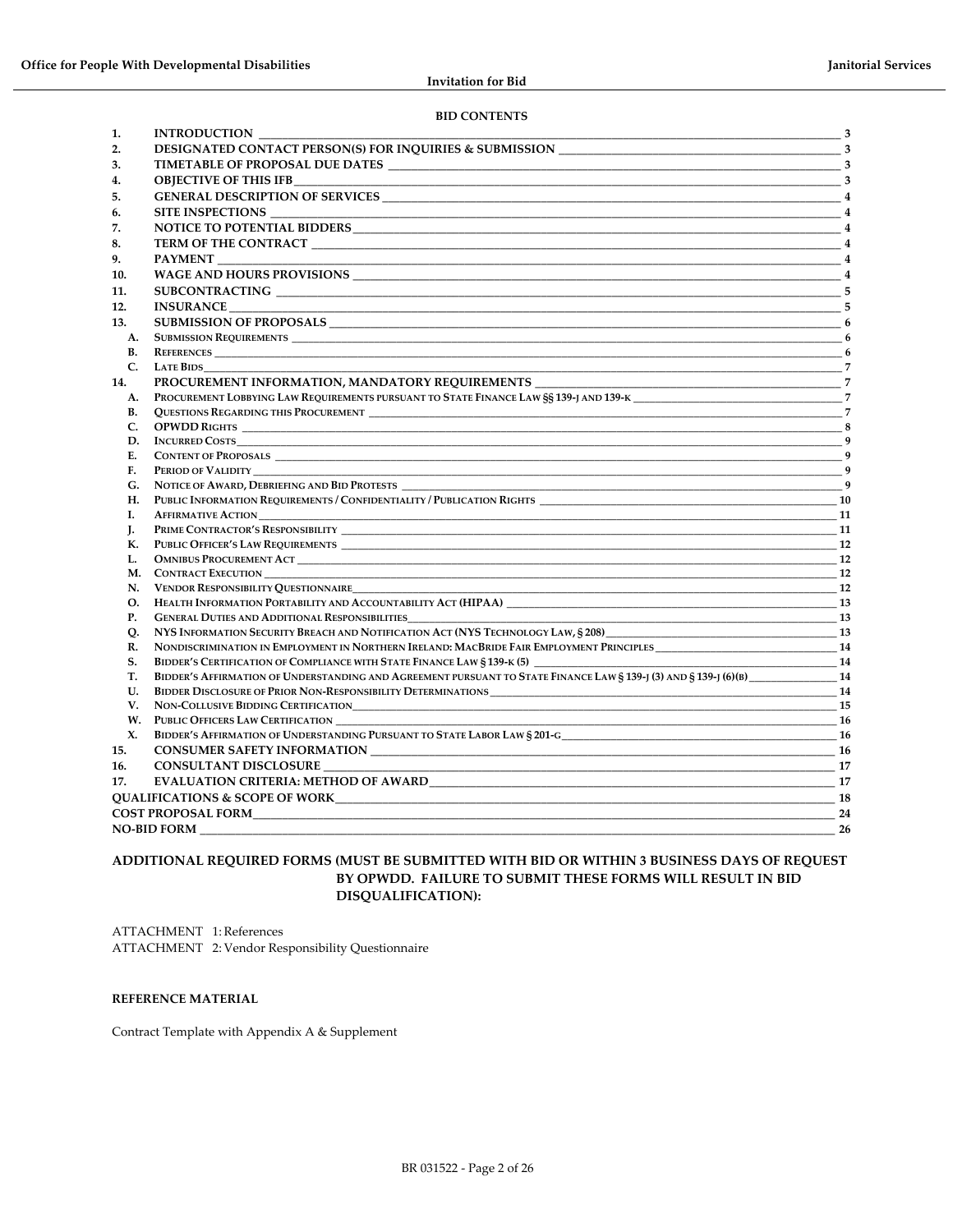# <span id="page-2-0"></span>**1. Introduction**

The New York State Office for People with Developmental Disabilities (hereinafter "OPWDD") has the authority to provide care, treatment, rehabilitation, education, training and support services to developmentally disabled persons. OPWDD is also empowered to take all actions necessary, desirable, and proper to carry out its purposes and objectives within budgetary amounts made available by appropriations. Broome Developmental Disabilities State Operations Office (hereinafter "OPWDD") is an agency of OPWDD serving Broome, Chenango, Delaware, Tioga, Tompkins, and Otsego Counties.

OPWDD contracts with numerous organizations to provide these required services and other physical benefits. Such contracts may be with not-for-profit or for-profit organizations as well as with other governmental organizations.

# <span id="page-2-1"></span>**2. Designated Contact Person(s) For Inquiries & Submission**

**Kyle Newton, CMS 1 for Christopher Davis, CMS 2 OPWDD Contract Management Unit 26 Center Circle Wassaic, New York 12592-2637 Phone: 845-877-6821 x 3219 Fax: 845-877-3004 [eny.nyc.li.contracthub@opwdd.ny.gov](mailto:eny.nyc.li.contracthub@opwdd.ny.gov)**

# <span id="page-2-2"></span>**3. Timetable of Proposal Due Dates**

| <b>IFB Release Date</b>                 | 8 February 2022    |
|-----------------------------------------|--------------------|
| Final Date for Receipt of Questions     | 22 February 2022   |
| Official Responses to Questions By      | 1 March 2022       |
| Proposal Due Date - Bid Opening*        | 2pm March 15, 2022 |
| Evaluation & Selection                  | 29 March 2022      |
| Notification of Awards                  | 29 March 2022      |
| Contract start date (subject to change) | 1 November 2022    |

\*Bid Opening to be via Web Ex, not in person. Please see page 6, Section 13.A. (4) for details

#### **OPWDD has sole discretion to change the above dates**

# <span id="page-2-3"></span>**4. Objective of this IFB**

The purpose of this IFB is to contract with responsive and responsible vendors interested in performing the tasks and services described within the section of this IFB identified as "Qualifications & Scope of Work."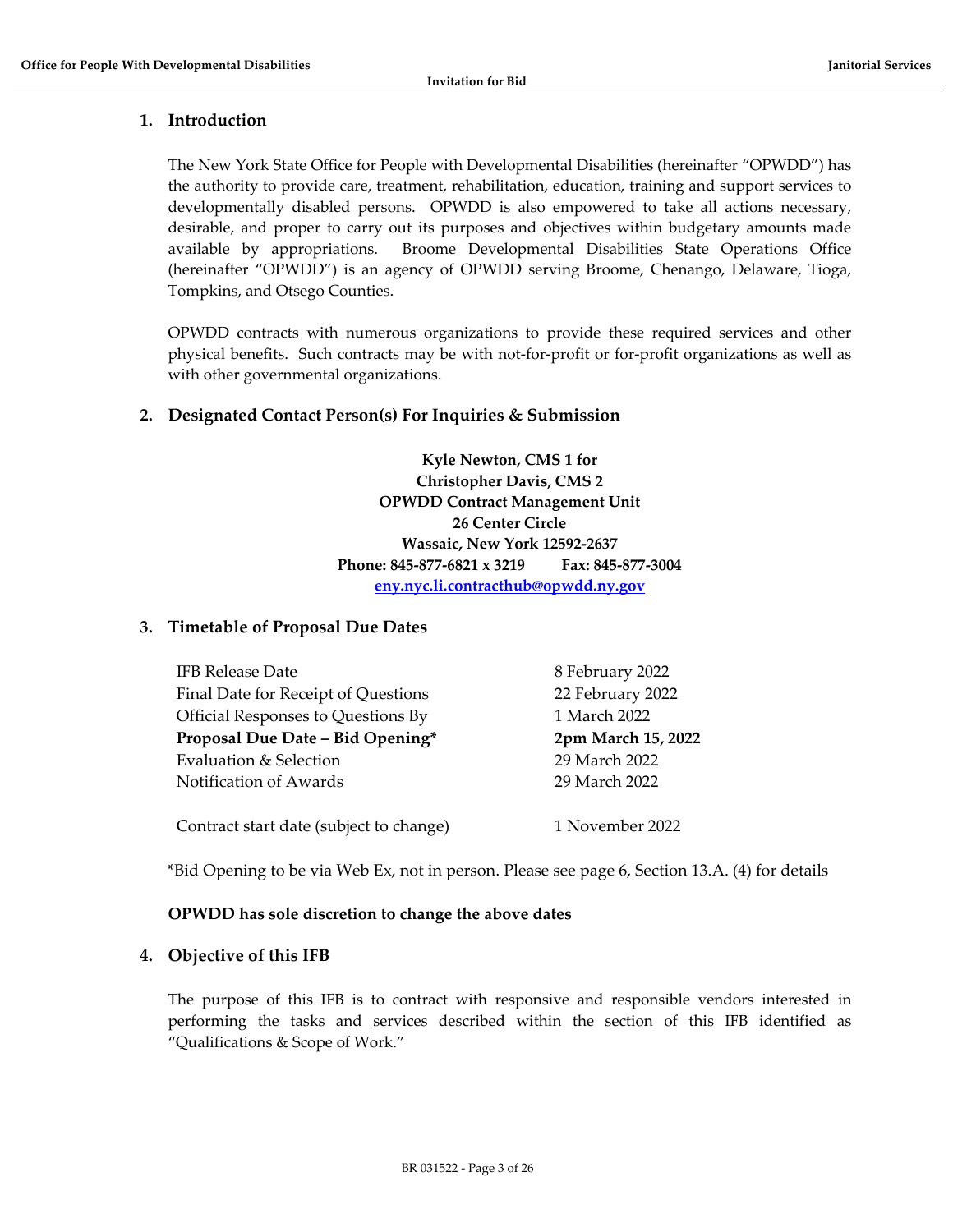# <span id="page-3-0"></span>**5. General Description of Services**

This IFB is for interested bidders to submit a bid for Janitorial Services for the OPWDD site, according to the specifications, terms and conditions as enumerated in "Scope of Work" of this IFB.

# <span id="page-3-1"></span>**6. Site Inspections**

It is the Bidders obligation to visit the site to determine the specific requirements of all aspects of the site in relation to the service to be provided. OPWDD will make **no allowance or concession** to the Bidder for any alleged misunderstanding or deception because of quality, character, location, or other conditions. **Site visits are to be made by appointment only. Arrangements can be made by contacting the Site Manager, Lea Faehndrich at 607-273-0811.**

# <span id="page-3-2"></span>**7. Notice to Potential Bidders**

Receipt of these bid documents does not indicate OPWDD has pre-determined any vendor qualifications to receive a contract award. Such determination will be made after the bid opening and will be based upon an evaluation of all bid submissions and compared to the specific requirements and qualifications contained in these bid documents.

# <span id="page-3-3"></span>**8. Term of the Contract**

The term of this contract will be defined in the Contract Agreement, but is anticipated to be a five year contract, unless an amendment is mutually agreed upon by both parties and approved by the Office of the State Comptroller (OSC).

# <span id="page-3-4"></span>**9. Payment**

Prices are to remain constant for the initial year of the contract. Approaching every contract anniversary date, the Contractor may request, or OPWDD give notice of, an annual price adjustment for the subsequent year. The request or notice must be submitted in writing between 30 days and 60 days prior to the contract anniversary date. OPWDD has the sole discretion in determining the rate to be approved. The adjustment shall be based upon the most recently available, "CPI-U", not seasonally adjusted, Northeast Region, all items, with the adjustment calculated on a 12-month percent change based on the month 60 days prior to the contract anniversary. Any price adjustment shall not exceed 3.0% per annum.

# <span id="page-3-5"></span>**10. Wage and Hours Provisions**

If this is a public work contract covered by Article 8 of the Labor Law or a building service contract covered by Article 9 thereof, neither Contractor's employees nor the employees of its subcontractors may be required or permitted to work more than the number of hours or days stated in said statutes, except as otherwise provided in the Labor Law and as set forth in prevailing wage and supplement schedules issued by the State Labor Department.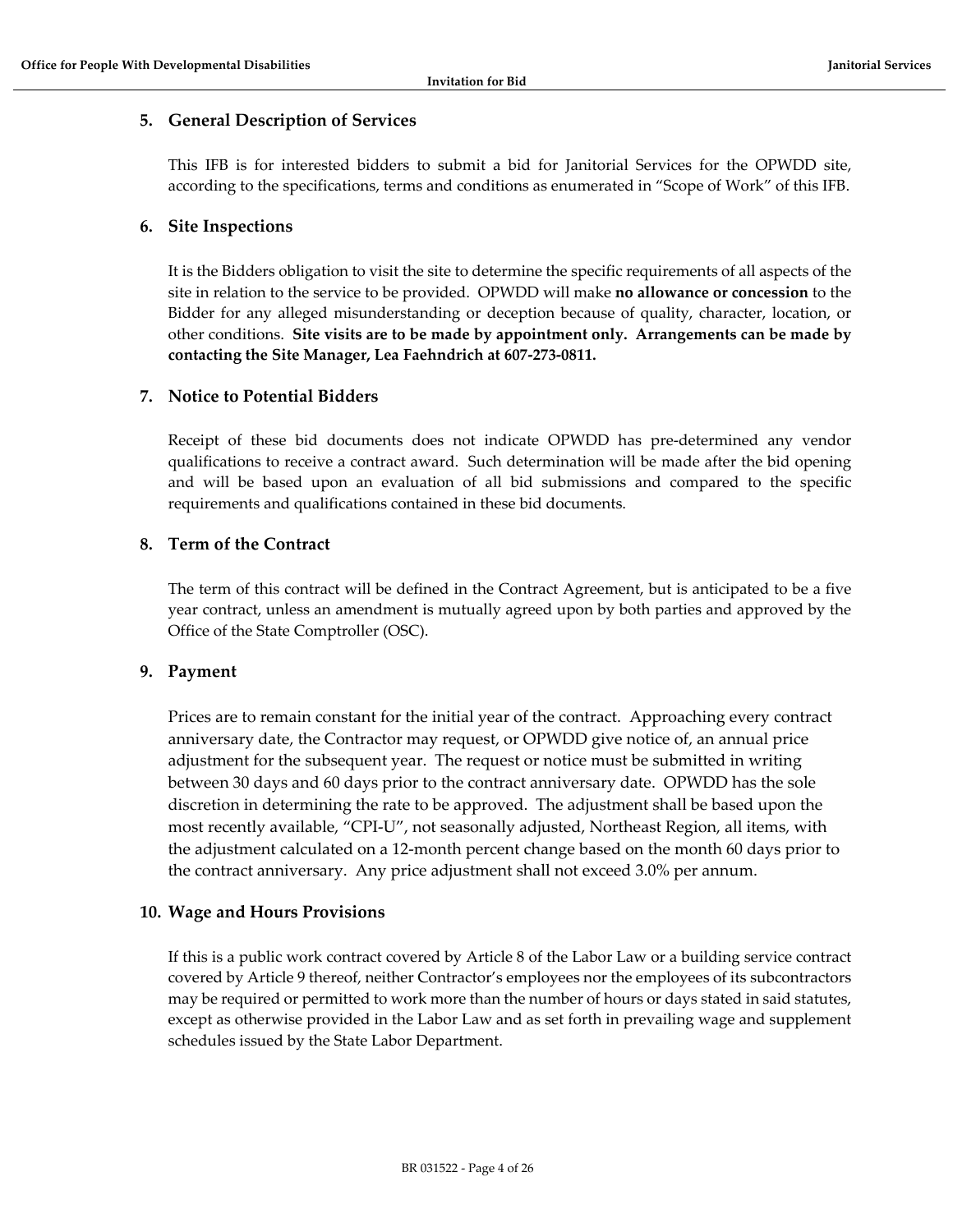Pursuant to § 9 (A), Contractor and its subcontractors must pay at least the prevailing wage rate and pay or provide the prevailing supplements, including the premium rates for overtime pay, as determined by the State Labor Department in accordance with the Labor Law.

Pursuant to § 9 (A), Contractor and its subcontractors must provide OPWDD with a certified payroll when submitting an invoice for payment.

# <span id="page-4-0"></span>**11. Subcontracting**

No Subcontracting of services is allowed with this IFB without written permission of OPWDD. For further information, please see section 14 J.

## <span id="page-4-1"></span>**12. Insurance**

The Contractor agrees that without expense to the State, insurance will be maintained during the period of the proposal and contract, insurance of the kinds and in the amounts indicated, with insurance companies authorized to do such business in the State of New York, covering all operations under this proposal and contract.

- A. The Contractor shall furnish to OPWDD a Certificate or Certificates in a form satisfactory to the Agency, showing compliance with the requirements of this section. The State of New York Office for People with Developmental Disability will be expressly named as additional insured on each policy in accordance with above. Certificates of insurance should be forwarded to the OPWDD with the signed agreement and thereafter annually on the contract anniversary date. Certificates shall state the policies shall not be changed or cancelled until 30 days written notice has been given to OPWDD. Required insurances are:
	- (1) A policy covering the obligations of the successful bidder in accordance with the Workers' Compensation Law. The contract shall be void and of no effect unless the successful bidder procures such policy and maintains it during the period of the contract. The Workers Compensation Board website can be found here: www.wcb.ny.gov/
	- (2) Policies covering bodily injury, liability and property damage of the types hereinafter specified, each with limits of liability not less than \$1,000,000.00 for all damages arising out of bodily injury, including death at any time resulting there from, sustained by one person in any one accident, and subject to that limit for that person, and not less than \$2,000,000.00 for all damages arising out of bodily injury, including death at any time resulting there from, sustained by two or more persons in any accident and not less than \$2,000,000.00 for all damages arising out of injury or destruction of property.
		- a. Contractor's liability insurance issued to and covering the liability of the successful bidder with respect to all work performed by them under the proposal and the contract.
		- b. Protective liability insurance issued to and covering the liability of the people of the State of New York with respect to all operations under this proposal and the contract, by the successful bidder, including omissions and supervisory acts of the State.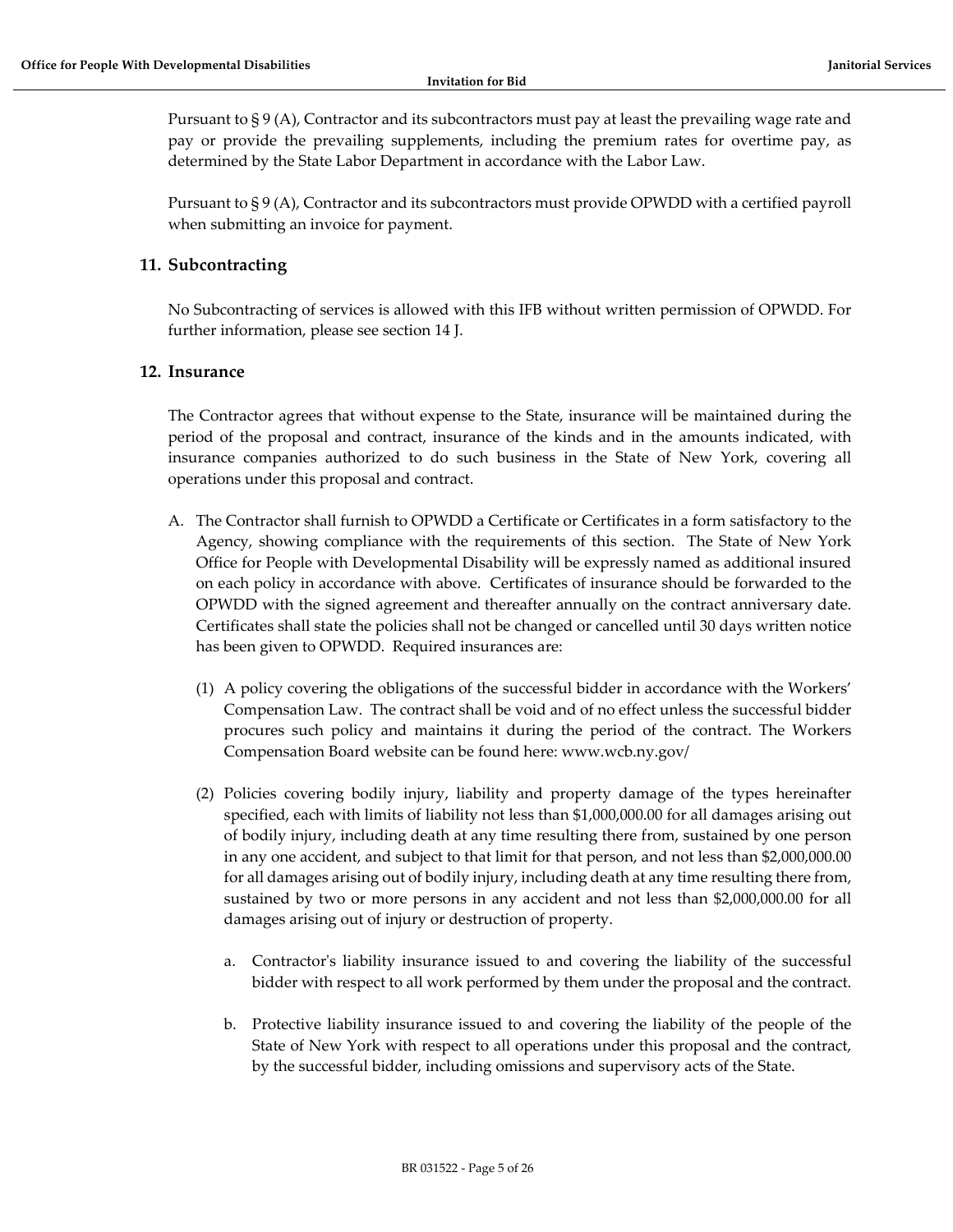# <span id="page-5-1"></span><span id="page-5-0"></span>**13. Submission of Proposals**

#### **A. Submission Requirements**

**One (1) original** Bidder **Cost Proposal Form** is required to submit a bid. All proposals in response to this IFB must be received by OPWDD no later than the proposal due date and time.

One (1) original of each additional required form, as listed on page 2 (References and Vendor Responsibility Questionnaire), must be received either by the proposal due date or within 3 business days of request by OPWDD. It is strongly recommended that these additional forms are submitted by the proposal due date. Failure to submit the forms as specified above will result in the bid being disqualified.

- (1) **Overnight delivery can take a minimum of two (2) business days to be received by OPWDD. Bidders mailing their responses must allow sufficient mail delivery time to ensure receipt of their proposals by the Bid Opening Date listed on the cover page. Do not depend upon an expedited, "early AM," or similar delivery service to timely deliver to OPWDD.**
- (2) All proposals should be submitted in a sealed envelope with *the following information clearly displayed on the exterior of the packaging:* **Bidder's name and address; "Sealed Bid" with the IFB title; Proposal Due Date**
- (3) Proposals should be **mailed** or **hand delivered** to the following address:

OPWDD Contract Management Unit – **IFB: BR 031522** C/O Kyle Newton 26 Center Circle, Building 58, Service Building Wassaic, New York, 12592-2637

(4) Bid Opening will be done via Web Ex following standard formal bid opening procedures. If bidders wish to "attend", they may do so by calling: **1-518-549-0500 at 2pm March 15, 2022**. Bidders will be asked for an ATTENDEE CODE. Enter **161 451 4736 followed by the # sign.** You may also join by following the link below:

<https://meetny.webex.com/meetny/j.php?MTID=m7060baecd804445695d7a21f6f717e9a>

All proposals and accompanying documentation become the property of OPWDD and ordinarily will not be returned.

#### <span id="page-5-2"></span>**B. References**

All bidders must submit at least three (3) work references that will verify that the bidder or its principals have at least three (3) years of relevant experience to complete the work as listed in Qualifications and Scope of Work.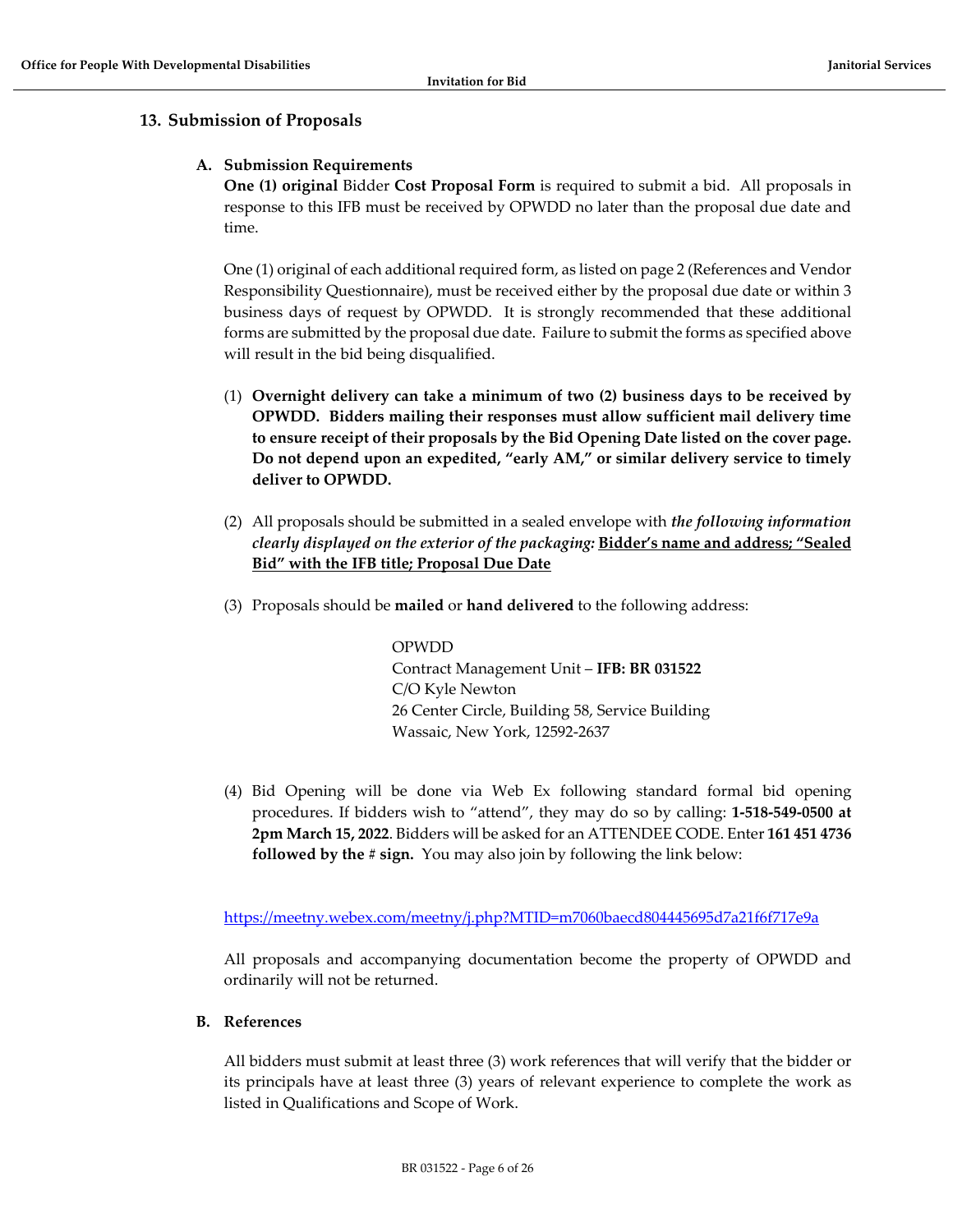# <span id="page-6-0"></span>**C. Late Bids**

Any Bid received at the specified location after the time specified will be considered a late Bid. A late Bid shall not be considered for award unless: (i) no timely Bids meeting the requirements of the Bid Documents are received or, (ii) in the case of a multiple award, an insufficient number of timely Bids were received to satisfy the multiple award; and acceptance of the late Bid is in the best interests of the Authorized Users. Delays in United States mail deliveries or any other means of transmittal, including couriers or agents of the Authorized User shall not excuse late Bid submissions. Similar types of delays, including but not limited to, bad weather or security procedures for parking and building admittance shall not excuse late Bid submissions. Determinations relative to Bid timeliness shall be at the sole discretion of OPWDD. **No late proposals will be considered if the delay in submission results from the fault of the bidder or from any factor within the direct or indirect control of the bidder.**

# <span id="page-6-2"></span><span id="page-6-1"></span>**14. Procurement Information, Mandatory Requirements**

# **A. Procurement Lobbying Law Requirements pursuant to State Finance Law §§ 139-j and 139-k**

**Effective January 1, 2006**: Pursuant to State Finance Law §§ 139-j and 139-k, this solicitation includes and imposes certain restrictions on communications between OPWDD and Bidder during the procurement process. A Bidder is restricted from making contact from the earliest Notice of Intent to Solicit Offers through final award and approval of the Procurement Contract by OPWDD and, if applicable, the Office of the State Comptroller (OSC), to other than designated staff unless it is a contact that is included among certain statutory exceptions set forth in State Finance Law § 129-j (3)(a). Designated staff, as of the date hereof, is (are) identified in this solicitation.

**The designated contact person is Christopher Davis, CMS 2[,](mailto:%20Christopher.M.Davis@opwdd.ny.gov)** [Christopher.M.Davis@opwdd.ny.gov](mailto:%20Christopher.M.Davis@opwdd.ny.gov)**. The Restricted Period for this procurement begins with the date of the advertisement in the NYS Contract Reporter and will end when the NYS Office of the State Comptroller has approved the contract. All contact during the Restricted Period regarding this procurement must be made with the OPWDD designated contact person.** 

OPWDD employees are also required to obtain certain information when contacted during the restricted period and make a determination of the responsibility of the Bidder pursuant to these two statutes. Certain findings of non-responsibility can result in rejection for contract award. In the event of two findings within a four-year period, the Bidder is debarred from obtaining governmental Procurement Contracts. Bidders will be informed in writing of any preliminary OPWDD finding of non-responsibility and will be afforded administrative due process prior to a final determination being made.

#### <span id="page-6-3"></span>**B. Questions Regarding this Procurement**

All questions regarding this procurement must be submitted in writing, by fax, mail, or email to the contact person listed in **Section 2, 'Designated Contact Person(s) For Inquiries & Submissions'** of this solicitation. Questions that are emailed must be submitted via email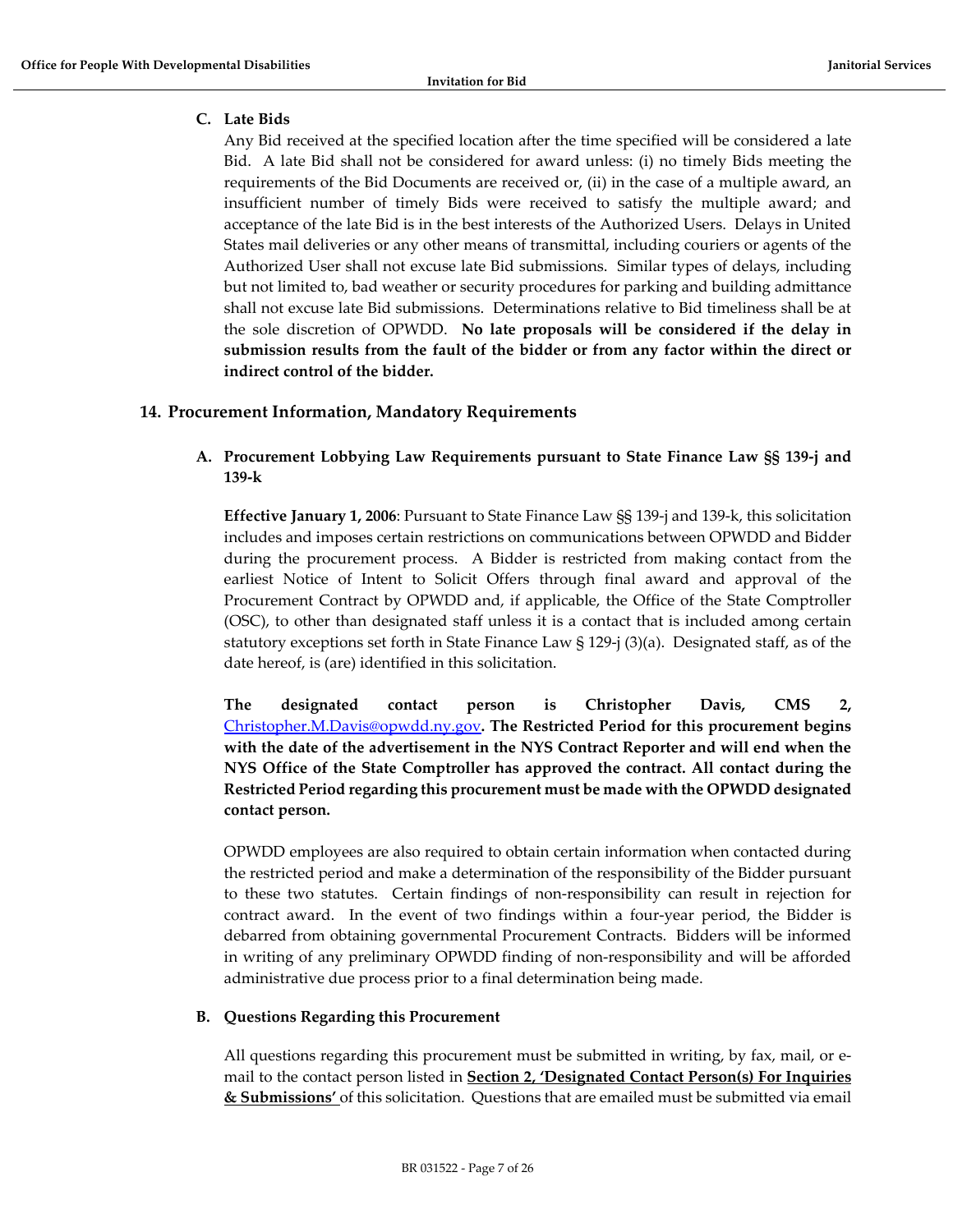address to [eny.nyc.li.contracthub@opwdd.ny.gov,](mailto:eny.nyc.li.contracthub@opwdd.ny.gov) and should reference the IFB title name and number in the subject line of the email.

OPWDD will post official answers to the questions to the Contract Reporter and the OPWDD website by the date indicated in **Section 3, 'Timetable of Proposal Due Date'.**

If a bidder discovers a possible error in this IFB, immediately notify the contact person indicated in **Section 2 'Designated Contact Person(s) for Inquiries & Submissions'**, of such error and request clarification, correction or modification to this document via email address eny.nyc.li.contracthub@opwdd.ny.gov. All inquiries concerning corrections must reference the IFB title and number in the subject line of the email, and cite the particular bid section and paragraph number in the body of the email. Prospective Bidders should note that any such notice must be given, and all clarification and exceptions including those relating to the term and conditions are to be resolved prior to the proposal submission deadline. If there is a substantial error, the entire bidders list will be notified and the IFB change will be posted on the Contract Reporter, as well as e-mail replies to all bidders. OPWDD shall make IFB modifications, provided that such modification would not materially benefit or disadvantage any particular bidder.

# <span id="page-7-0"></span>**C. OPWDD Rights**

- (1) OPWDD reserves the right to use any and all ideas presented in any response to the IFB. Selection or rejection of any proposal does not affect this right. OPWDD shall also have unlimited rights to disclose or duplicate, for any purpose whatsoever, all information or other work product developed, derived, documented or furnished by the Bidder under any agreement resulting from this IFB.
- (2) In the event of contract award, all documentation produced as part of the contract will become the exclusive property of OPWDD. OPWDD reserves a royalty free, nonexclusive, and irrevocable license to reproduce, publish, or otherwise use such documentation and to authorize others to do so.
- (3) OPWDD reserves the right to:
	- a. Reject any or all proposals received in response to this IFB (Invitation for Bid);
	- b. Withdraw the IFB at any time, at the agency's sole discretion;
	- c. Make an award under the IFB in whole or in part;
	- d. Disqualify any Bidder whose conduct or proposal fails to conform to the requirements of this IFB. Selection may also include such issues as past performance;
	- e. Seek clarifications and revisions of proposals;
	- f. Use proposal information obtained through site visits, management interviews and the State's investigation of a bidder's qualifications, experience, ability or financial standing, and any material or information submitted by the bidder in response to the agency's request for clarifying information in the course of evaluation and/or selection under the IFB;
	- g. Bidders are cautioned to verify their Bids before submission, as amendments to Bids or requests for withdrawal of Bids received by the Commissioner after the time specified for the Bid opening, may not be considered;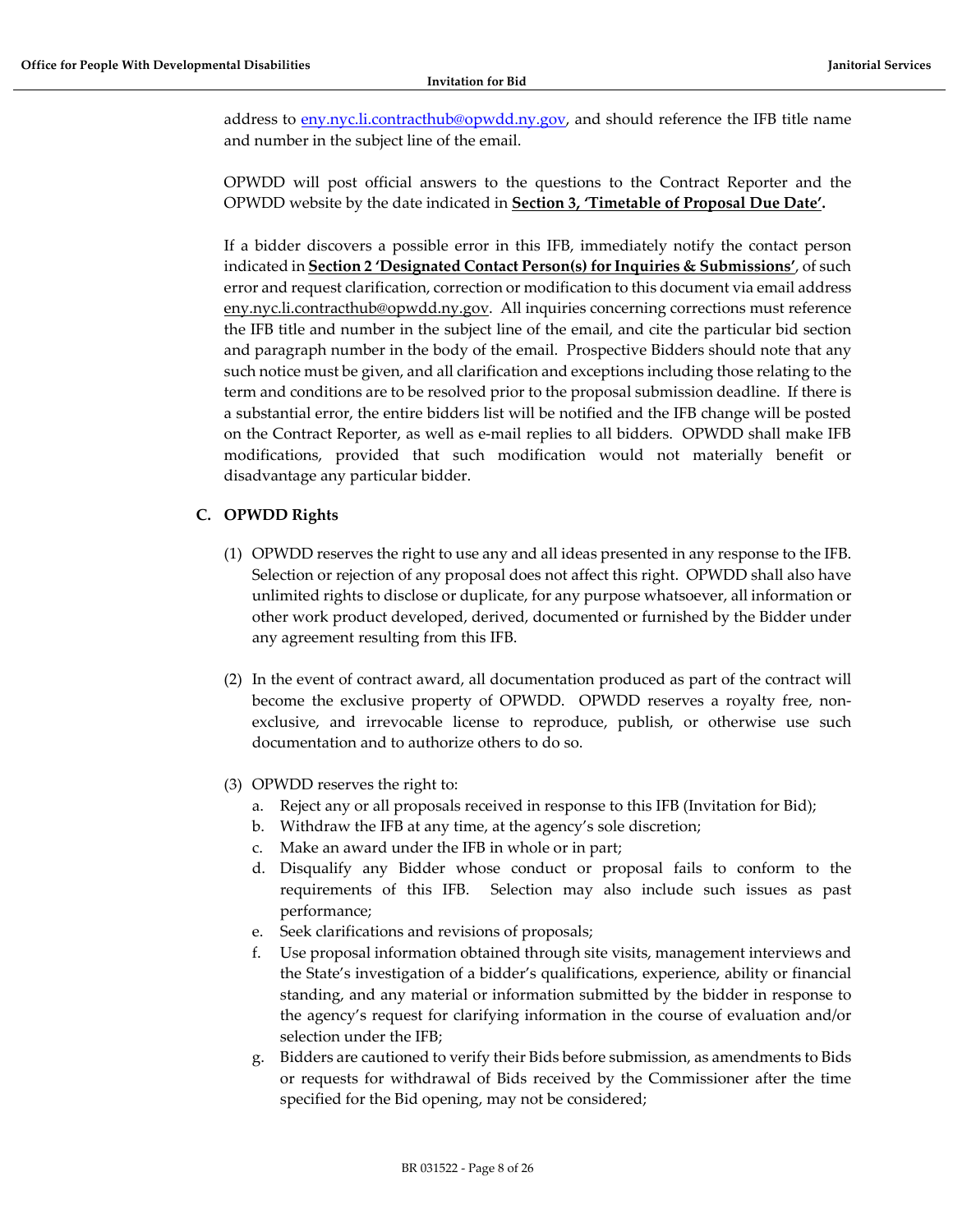- h. *Prior to the bid opening*, amend the IFB specifications to correct errors or oversights, or to supply additional information, as it becomes available;
- i. *Prior to the bid opening*, direct bidders to submit proposal modifications addressing subsequent IFB amendments;
- j. Change any of the scheduled dates, including start dates, stated herein upon notice to the Bidders;
- k. Eliminate any mandatory, non-material specifications that cannot be complied with by all of the prospective bidders;
- l. Waive any requirements that are not material;
- m. Negotiate with the successful bidder within the scope of the IFB in the best interests of the state;
- n. Conduct contract negotiations with the next responsible bidder, should the agency be unsuccessful in negotiating with the selected bidder;
- o. Utilize any and all ideas submitted in the proposals received;
- p. Unless otherwise specified in the solicitation, every offer is firm and not revocable for a period of 60 days from the bid opening; and,
- q. Require clarification at any time during the procurement process and/or require correction of arithmetic or other apparent errors for the purpose of assuring a full and complete understanding of a bidders proposal and/or to determine a bidders compliance with the requirements of the solicitation.

## <span id="page-8-0"></span>**D. Incurred Costs**

The State of New York shall not be liable for any costs incurred by a Bidder in the preparation and production of a proposal. Any work performed prior to the issuance of a fully executed contract or delivery of an order by OPWDD to the Contractor will be done only to the degree the Contractor voluntarily assumes the risk of nonpayment.

#### <span id="page-8-1"></span>**E. Content of Proposals**

To be considered responsive, a Bidder should submit complete proposals that satisfy all the requirements stated in this IFB. Proposals that do not include the listed required forms may be rejected as nonconforming.

# <span id="page-8-2"></span>**F. Period of Validity**

Each Bidder's Proposal must include a statement as to the period during which the provisions of the proposal will remain valid. All elements of the bid and proposal shall remain in effect for a minimum of 180 days.

#### <span id="page-8-3"></span>**G. Notice of Award, Debriefing and Bid Protests**

- (1) The successful Bidder or its agent shall not make any news releases or any other disclosure relating to this contract award without the explicit approval of OPWDD.
- (2) OPWDD will notify all unsuccessful Bidders, at or about the time of bid award, of the fact that their proposals were not selected. Each unsuccessful Bidder may at that time request a debriefing by OPWDD as to why its proposal was not selected. The scope of such debriefings will ordinarily be limited to the strengths and weaknesses of the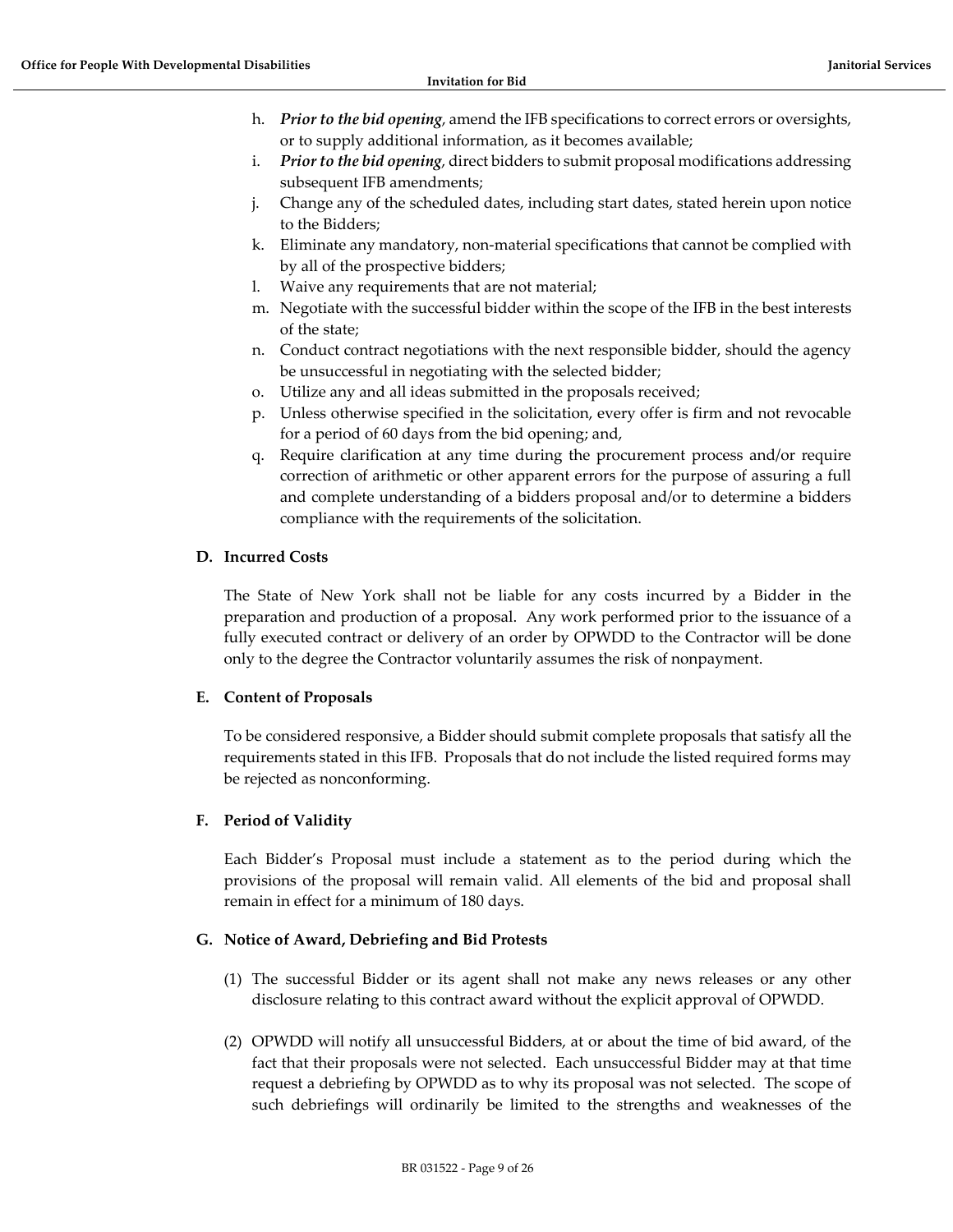individual Bidder's proposal unless the contracts resulting from this procurement have been approved by OSC.

(3) Bidders wishing to file protest of the awarding of a bid(s) must notify OPWDD, in writing, of their intent to protest the award within ten (10) working days of their receipt of notice of non-award. The protest should identify the name and number of the IFB and the award date; indicate the bidder's interpretation as to why they feel they were denied the award (i.e., summarize the deficiencies identified during the debriefing) and state their justification for the bid protest. Bid protests must be mailed to NYS OPWDD, Contract Management Unit, 44 Holland Avenue, 3rd Floor, Albany, New York 12229- 0001.

## <span id="page-9-0"></span>**H. Public Information Requirements / Confidentiality / Publication Rights**

- (1) All the proposals upon submission will become the property of OPWDD. Materials / documents produced by the Contractor in the fulfillment of its obligations under contract with OPWDD become the property of OPWDD unless prior arrangements have been made with respect to specific documents.
- (2) OPWDD will have the right to disclose all or any part of a proposal to public inspection based on its determination of what disclosure will serve the public interest. Upon approval of the contract by OSC, all terms of the contract become available to the public.
- (3) Prospective Bidders are further advised that, except for trade secrets and certain personnel information (both of which OPWDD has reserved the right to disclose), all parts of proposals must ultimately be disclosed to those members of the general public making inquiry under the New York State Freedom of Information Law (NYS Public Officers Law article 6) although proposal contents cannot ordinarily be disclosed by OPWDD prior to bid award.
	- a. Should a Bidder wish to request exception from public access to information contained in its proposal, the Bidder must specifically identify the information and explain in detail why public access to the information would be harmful to the Bidder. Use of generic trade secret legends encompassing substantial portions of the proposal or simple assertions of trade secret interest without substantive explanation of the basis therefore will be regarded as non-responsive requests for exception from public access will not be considered by OPWDD in the event of a Freedom of Information request for proposal information is received
- (4) The bidder and OPWDD agree that all communications, until the effective date of the contract, shall be made in confidence, shall be used only for purposes of the contract, and that no information shall be disclosed by the recipient party except as required by Federal or State law.
- (5) The bidder shall treat all information, in particular information relating to OPWDD service recipients and providers, obtained by it through its performance under contract, as confidential information, to the extent that confidential treatment is provided under New York State and Federal law, and shall not use any information so obtained in any manner except as necessary to the proper discharge of its obligations and securement of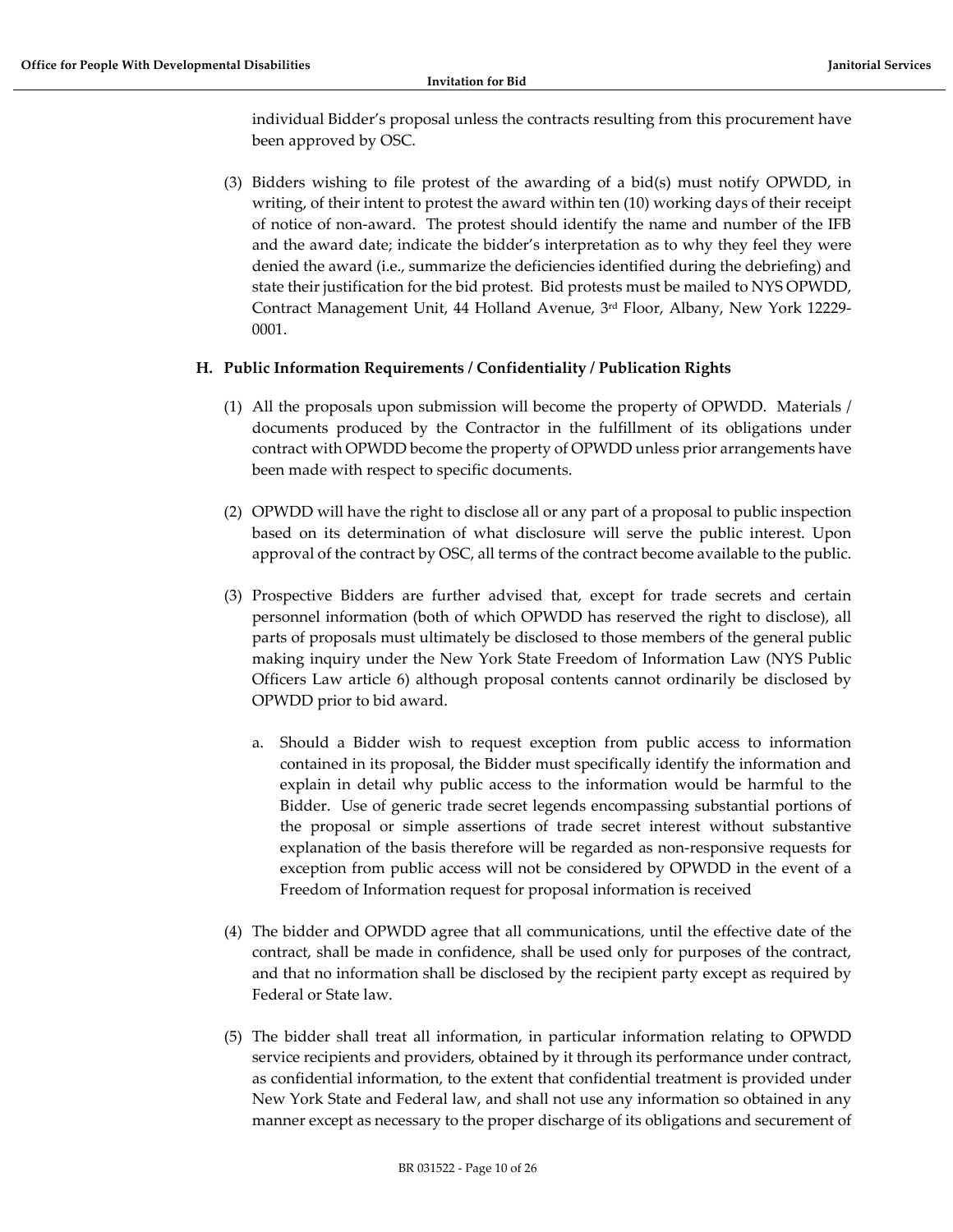its rights hereunder. Bidder is responsible for informing its employees of the confidentiality requirements of this agreement.

- (6) The Contractor may not utilize any information obtained via interaction with OPWDD in any public medium (media-radio, television), (electronic-internet), (print-newspaper, policy paper, journal/ periodical, book, etc.) or public speaking engagement without the official prior approval of OPWDD Senior Management. Contractors bear the responsibility to uphold these standards rigidly and to require compliance by their employees and subcontractors. Requests for exemption to this policy shall be made in writing, at least 14 days in advance, to OPWDD Contract Management Unit, 44 Holland Avenue (3rd Floor), Albany, New York 12229.
- (7) The Contractor agrees that no brochure, news/media/press release, public announcement, memorandum, or other information of any kind regarding the Contract shall be disseminated in any way to the public, nor shall any presentation be given regarding the Contract without the prior written approval of the OPWDD, which written approval shall not be unreasonably withheld or delayed provided, however, that Contractor shall be authorized to provide copies of the Contract and answer any questions relating thereto to any State or federal regulators or, in connection with its financial activities, to financial institutions for any private or public offering.

# <span id="page-10-0"></span>**I. Affirmative Action**

- (1) OPWDD is in full accord with the aims and effort of the State of New York to promote equal opportunity for all persons and to promote equality of economic opportunity for minority group members and women who own business enterprises, and to ensure there are no barriers, through active programs, that unreasonably impair access by Minority and Women-Owned Business Enterprises (M/WBE) to State contracting opportunities. OPWDD encourages business that are minority or woman owned, to become certified with Empire State Development.
- (2) Prospective Bidders to this IFB are subject to the provisions of Executive Law article 15- A and regulations issued there under.
- (3) Any contract in the amount of \$25,000 or more which is awarded as a result of this IFB will be subject to all applicable State and Federal regulations, laws, executive orders and policies regarding affirmative action and equal employment opportunities.
- (4) All awardees are required to comply with OPWDD's Minority and Woman-Owned Business Enterprises (M/WBE) policy. For details on requirements and procedures, including documentation required for this solicitation, please refer to the Appendix A-Supplement.

#### <span id="page-10-1"></span>**J. Prime Contractor's Responsibility**

In the event the selected Bidder's proposal includes services provided by another firm, it shall be mandatory for the selected Bidder to assume full responsibility for the delivery for such items offered in the proposal. In any event, OPWDD will contract only with a Bidder, not the Bidder's financing institution or subcontractors. OPWDD reserves the right to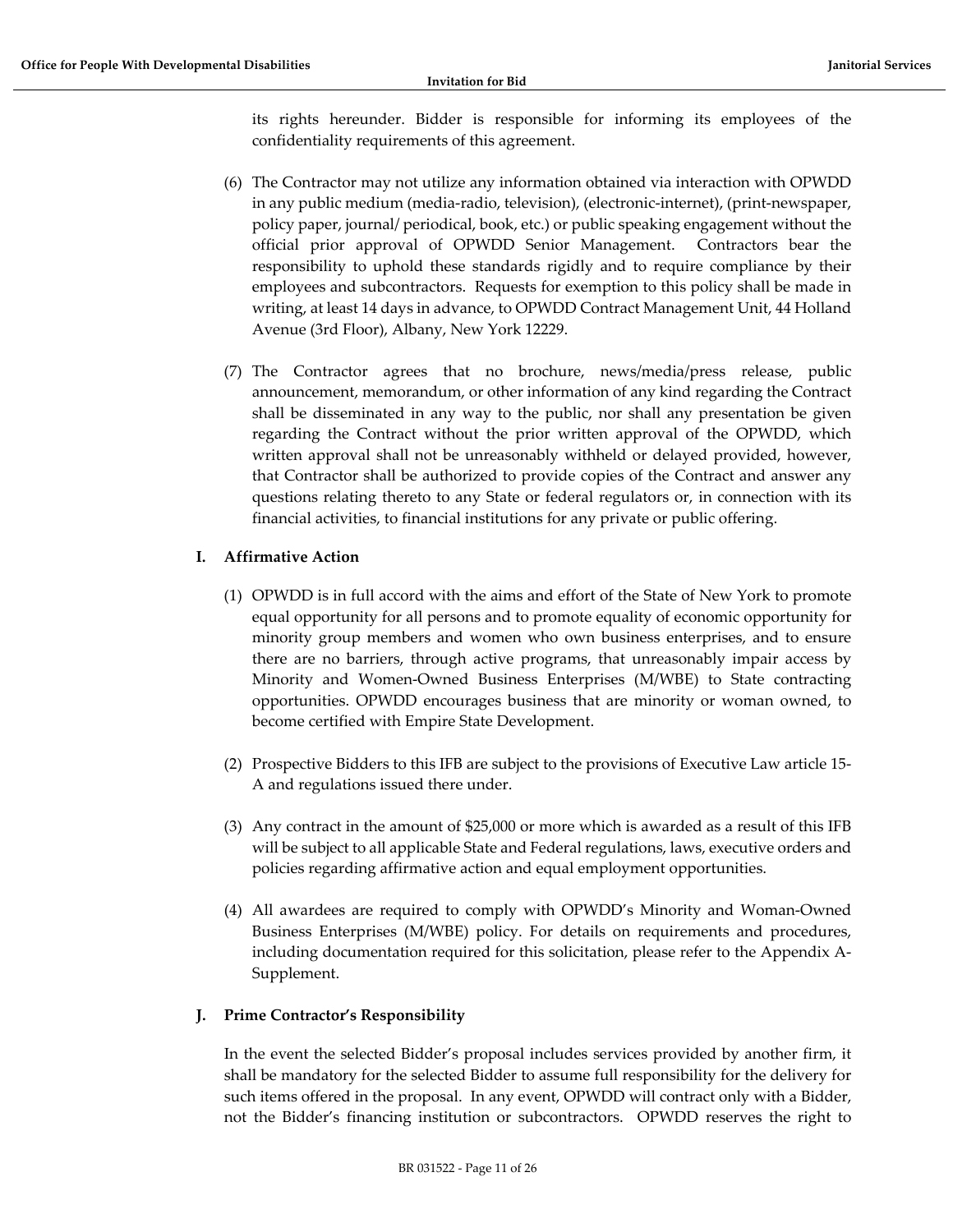review and approve all potential subcontractors. For subcontracts valued at \$100,000 and over, the subcontractors must demonstrate financial integrity and stability. In these instances, the subcontractor must complete and execute a Vendor Responsibility Questionnaire. OPWDD shall consider the selected Bidder to be the sole responsible contact with regard to all provisions of the contract resulting from this IFB.

## <span id="page-11-0"></span>**K. Public Officer's Law Requirements**

All Bidders and their employees must be aware of and comply with the requirements of the New York State Public Officers Law, and all other appropriate provisions of New York State Law and all resultant codes, rules and regulations from State laws establishing the standards for business and professional activities of State employees and governing the conduct of employees of firms, associations and corporations in business with the State, and for applicable Federal laws and regulations of similar intent. In signing the proposal, each Bidder guarantees knowledge and full compliance with those provisions for any dealings, transactions, sales, contracts, services, offers, relationships, etc. involving the State and/or State employees. Failure to comply with those provisions may result in disqualification from the bidding process and in other civil or criminal proceedings as may be required or permitted by law. Public Officers' Law § 73 bars former State officers and employees from appearing, practicing, or rendering any services for compensation in relation to any matter before their former State agency for a period of two years from their date of termination. Additionally, there is a permanent bar against any such activity before any state agency in relation to any case, application, proceeding or transaction with which such officer or employee was directly concerned and personally participated or which was under his/her active consideration.

#### <span id="page-11-1"></span>**L. Omnibus Procurement Act**

It is the policy of New York State to maximize opportunities for the participation of New York State business enterprises, including minority and women-owned business enterprises as bidders, subcontractors, and suppliers on its procurement contracts.

Information on the availability of New York State subcontractors and suppliers is available from the Department of Economic Development, Division for Small Business, Albany, New York 12245, Tel. 518.292.5100, Fax: 518.292.5884, email: opa@esd.ny.gov.

A directory of certified minority and women-owned business enterprises is available from the NYS Department of Economic Development, Minority and Women's Business Development Division, 633 Third Avenue, New York, New York 10017, Tel. 212.803.2414, email: mwbecertification@esd.ny.gov

website: http://esd.ny.gov/MWBE/directorySearch.html

#### <span id="page-11-2"></span>**M. Contract Execution**

Awards are not final and the resultant contract is not considered executed and binding until approved by the New York State's Attorney General and Office of State Comptroller (OSC).

#### <span id="page-11-3"></span>**N. Vendor Responsibility Questionnaire**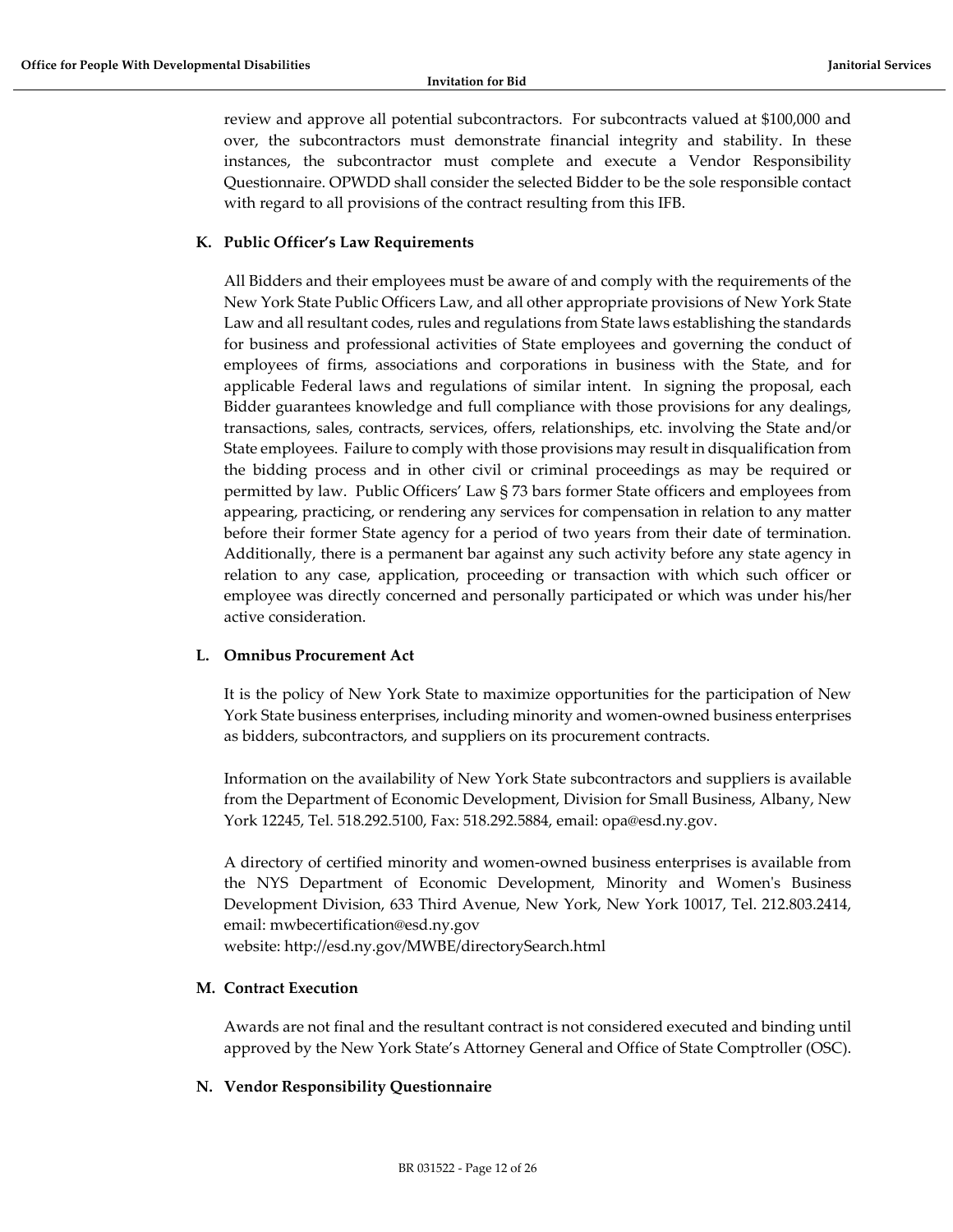State agencies are required under State Finance Law § 163 (3) (a) (ii), to ensure that contracts are awarded to responsible vendors. Such requirements include, but are not limited to, the Bidder's qualifications, financial stability, and integrity. The Vendor Responsibility Questionnaire is required for contracts \$100,000 and over. OPWDD will require a complete Vendor Responsibility Questionnaire with your bid proposal if the contract resulting from this procurement is valued at \$100,000 and over. Vendors/not-for-profit provider agencies are able to file the Vendor Responsibility Questionnaire (VRQ) online via the New York State VendRep System or may choose to complete and submit a paper questionnaire. To enroll in and use the New York State VendRep System, see the www.osc.state.ny.us/vendrep.

## <span id="page-12-0"></span>**O. Health Information Portability and Accountability Act (HIPAA)**

The Federal Department of Health and Human Services (HHS) established HIPAA Standards for Privacy of Individually Identifiable Health Information (The Privacy Rule). The Privacy Rule (45 CFR Part 160 and Subparts A and E of Part 164) provides the first comprehensive federal protection for the privacy of health information. The Privacy Rule is carefully balanced to provide strong privacy protections that do not interfere with patient access to, or the quality of, health care delivery. HIPAA has an impact upon how OPWDD and contractors will deal with protected health information of our consumers. Likewise, State Mental Hygiene Law § 33.13 requires disclosure of clinical records to be limited to that information necessary for health care providers to administer treatment.

#### <span id="page-12-1"></span>**P. General Duties and Additional Responsibilities**

Maintain a level of cooperation with OPWDD necessary for the proper performance of all contractual responsibilities. Agree that no aspect of bidder performance under the Agreement will be contingent upon State personnel, or the availability of State resources, with the exception of all proposed actions of the bidder specifically identified in the Agreement as requiring OPWDD's approval, policy decisions, policy approvals, exceptions stated in the Agreement or the normal cooperation which can be expected in such a contractual relationship or the equipment agreed to by OPWDD as available for the project completion. Cooperate fully with any other contractor that may be engaged by OPWDD. Agree to meet periodically with OPWDD representatives to resolve issues and problems. Recognize and agree that any and all work performed outside the scope of the Agreement or without consent of OPWDD shall be deemed by OPWDD to be gratuitous and not subject to charge by the bidder.

#### <span id="page-12-2"></span>**Q. NYS Information Security Breach and Notification Act (NYS Technology Law, § 208)**

"Contractor shall comply with the provisions of New York State Information Security Breach and Notification Act (General Business Law § 889-aa; State Technology Law § 208). Contractor's negligent or willful acts or omissions, or the negligent or willful acts or omissions of Contractor's agents, officers, employees, or subcontractors."

The "New York State Information Security Breach and Notification Act" requires entities that conduct business with New York State and own or license "private" data to notify state residents affected by any security breach that results in unauthorized acquisition of the data. "Private" data is defined as unencrypted computerized information that can identify the individual, combined with one of the following data elements: (a) social security number,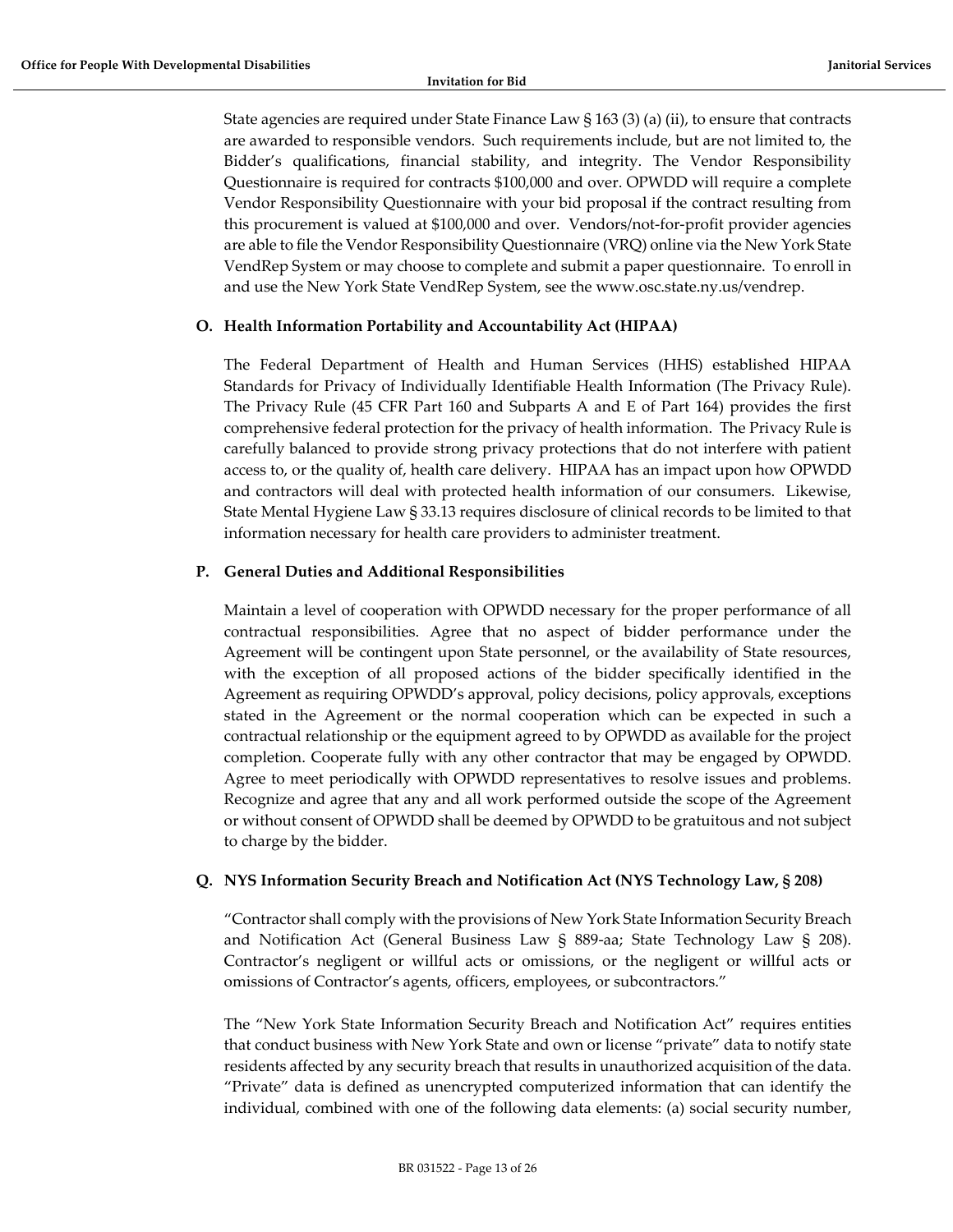(b) driver's license or non-driver identification number" or (c) financial account information such as credit card or debit cards numbers in combination with access codes or PIN numbers. (Private data is considered unencrypted when either identifying information or the data element is not encrypted or is encrypted with a key that has been acquired).

The Act authorizes the State Attorney General to sue a business violating the statute in order to recover damages for actual costs or losses, including consequential financial losses incurred by persons entitled to notification. If a business engages in knowing or reckless violations, the court can impose a civil penalty of the greater of \$5,000 or \$10 per instance of failed notification up to \$150,000. The remedies provided by this section shall be addition to any lawful remedy available, possibly permitting private actions.

# <span id="page-13-0"></span>**R. Nondiscrimination in Employment in Northern Ireland: MacBride Fair Employment Principles**

In accordance with State Finance Law § 165, the bidder, by submission of this bid, certifies that it or any individual or legal entity in which the bidder holds a 10% or greater ownership interest, or any individual or legal entity that holds a 10% or greater ownership in the bidder interest has no business operations in Northern Ireland. If the bidder or any of its aforementioned affiliations has business operations in Northern Ireland, then they shall take lawful steps in good faith to conduct any business operations that it has in Northern Ireland in accordance with the MacBride Fair Employment Principles relating to nondiscrimination in employment and freedom of workplace opportunity regarding such operations in Northern Ireland, and shall permit independent monitoring of their compliance with such Principles.

# <span id="page-13-1"></span>**S. Bidder's Certification of Compliance with State Finance Law § 139-k (5)**

In accordance with New York State Finance Law § 139-k (5), the bidder, by submission of this bid, certifies that they are subject to the provisions of State Finance Law §§ 139-k and 139-j and all information provided to OPWDD with respect to State Finance Law § 139-k is complete, true, and accurate.

# <span id="page-13-2"></span>**T. Bidder's Affirmation of Understanding and Agreement pursuant to State Finance Law § 139-j (3) and § 139-j (6)(b)**

The bidder, by submission of this bid, certifies that it understands and agrees to comply with the procedures of OPWDD as it relates to permissible contracts as required by State Finance Law 139-j (3) and 139-j (6)(b).

# <span id="page-13-3"></span>**U. Bidder Disclosure of Prior Non-Responsibility Determinations**

New York State Finance Law § 139-k (2) obligates the Office for People With Developmental Disabilities (OPWDD) to obtain specific information regarding prior non-responsibility determinations with respect to State Finance Law §139-j. This information must be collected in addition to the information that is separately obtained pursuant to State Finance Law §163(9). In accordance with State Finance Law § 139-k, bidders must disclose whether there has been a finding of non-responsibility made within the previous four (4) years by any Governmental Entity due to: (a) a violation of State Finance Law § 139-j or (b) the intentional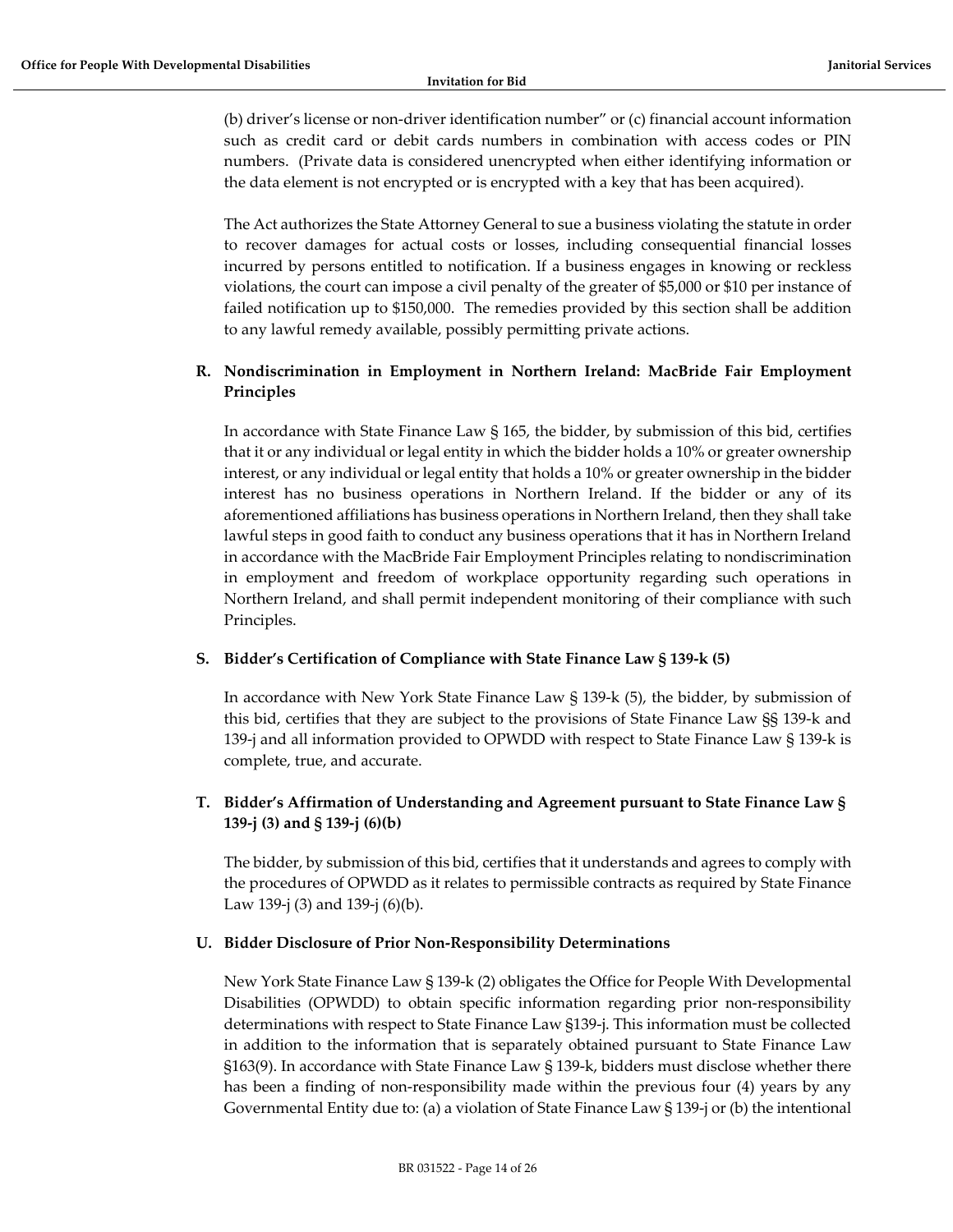provision of false or incomplete information to a Governmental Entity. State Finance Law § 139-j sets forth detailed requirements about the restrictions on contacts during the procurement process. A violation of State Finance Law §139-j includes, but is not limited to, an impermissible contact during the restricted period (e.g., contacting a person or entity other than the designated contact person(s), when such contact does not fall within one of the exemptions).

As part of its responsibility determination, State Finance Law § 139-k (3) mandates consideration of whether a bidder fails to timely disclose accurate or complete information regarding the above non-responsibility determination. In accordance with law, no Procurement Contract shall be awarded to any bidder that fails to timely disclose accurate or complete information under this section, unless a finding is made that the award of the Procurement Contract to the bidder is necessary to protect public property or public health safety, and that the bidder is the only source capable of supplying the required Article of Procurement within the necessary timeframe.

The bidder, by submission of its bid certifies that no government entity has made a finding of non-responsibility regarding the individual or entity seeking to enter into this procurement contract. If the individual or entity has had a finding of non-responsibility due to a violation of State Finance Law 139-j or due to the intentional provision of false or incomplete information submitted to a government entity, then the said individual or entity must provide a detailed statement regarding the finding.

Additionally, the bidder by submission of its bid certifies that no government entity has ever terminated or withheld a procurement contract from the individual or entity seeking to enter into this procurement contract due to the intentional provision of false or incomplete information. If the individual or entity has been terminated or withheld from a procurement contract, then said individual or entity must provide a detailed statement regarding the finding.

# <span id="page-14-0"></span>**V. Non-Collusive Bidding Certification**

In accordance with State Finance Law § 139-d, the bidder by submission of this bid certifies that they and each person signing on behalf of the bidder certifies, and in the case of joint proposal, each party thereto certifies as to its own organization, under penalty of perjury, that to the best of his knowledge and belief:

- 1. The prices in this proposal have been arrived at independently, without collusion, consultation, communication, or agreement, for the purposes of restricting competition, as to any matter relating to such prices with any other bidder or with any competitor, and
- 2. Unless otherwise required by law, the prices which have been quoted in this proposal have not been knowingly disclosed by the bidder and will not knowingly be disclosed by the bidder prior to opening, directly or indirectly, to any other bidder or to any competitor; and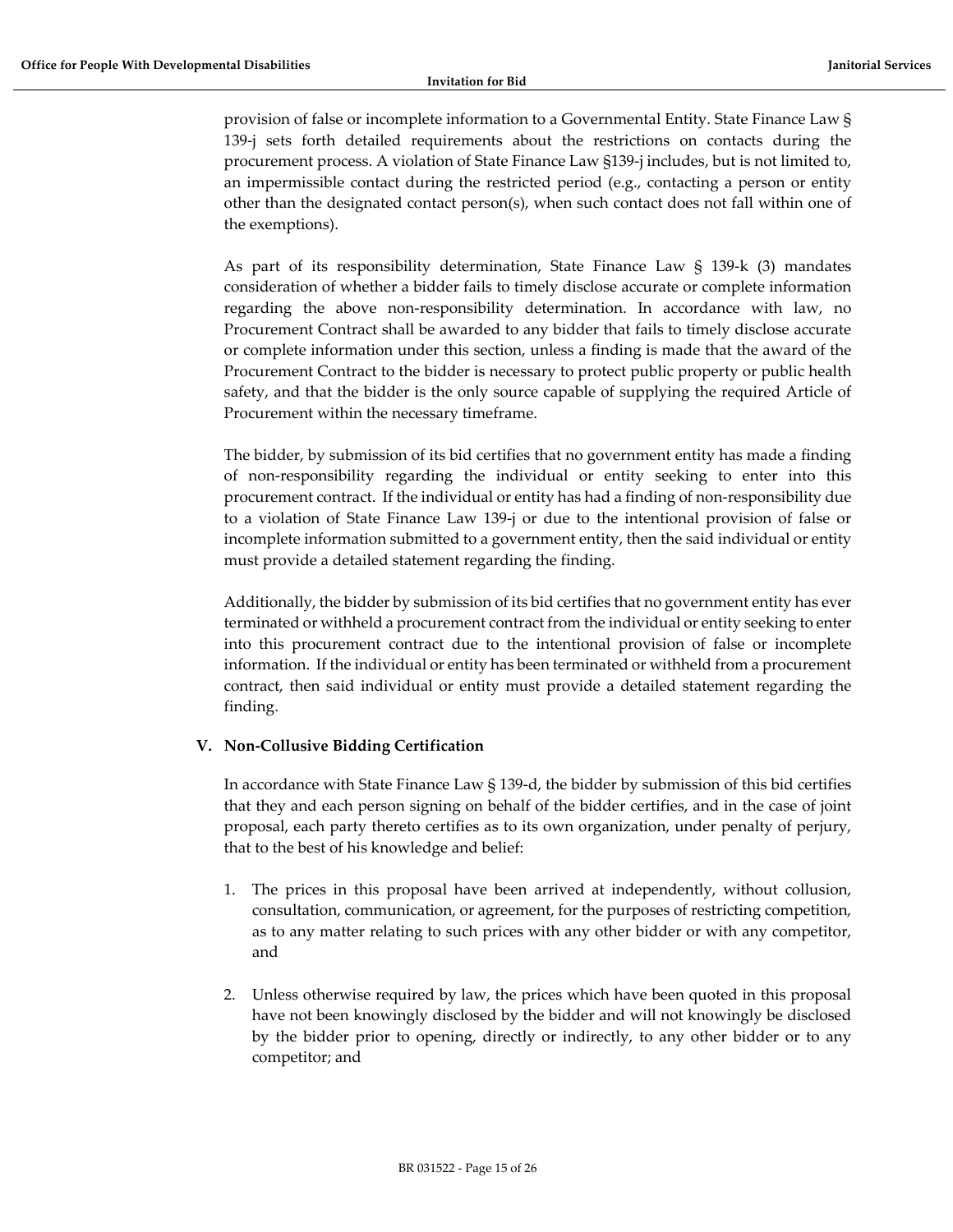3. No attempt has been made or will be made by the bidder to induce any other person, partnership, or corporation to submit or not to submit a proposal for the purpose of restricting competition.

## <span id="page-15-0"></span>**W. Public Officers Law Certification**

In accordance with Public Officers Law  $\S$  73(4)(a)(i) no State employees shall sell any goods or services having a value in excess of twenty-five dollars to any State agency, unless such goods and services are provided pursuant to an award or contract letter after public notice and competitive bidding.

By submission of this bid, the bidder certifies that no employee, owner or individual otherwise associated with the bidder was ever a New York State officer or employee, or if they were ever or currently a New York State officer or employee, their organization pursued and awarded this contract through a competitive bidding process in compliance with the Public Officers Law 73(4)(a)(i).

Public Officers Law § 73(8)(a)(i) provides that no person who has served as a State officer or employee shall, within a period of two years after termination of such service or employment, appear or practice before such State agency or receive compensation for any services rendered by such former officer or employee on behalf of any person, firm, corporation, or association in relation to any case, proceeding, or application or other matter before such agency.

By submission of this bid, the bidder certifies that no employee, owner or individual otherwise associated with the bidder was ever a New York State officer or employee, or they are formerly a New York State officer or employee and any past employment with the State occurred prior to the two-year prohibition period and as a result their organization is in compliance with the Public Officers Law (8)(a)(i).

#### <span id="page-15-1"></span>**X. Bidder's Affirmation of Understanding Pursuant to State Labor Law § 201-g**

By submission of this bid, each bidder and each person signing on behalf of any bidder certifies, and in the case of a joint bid each party thereto certifies as to its own organization, under penalty of perjury, that the bidder has and has implemented a written policy addressing sexual harassment prevention in the workplace and provides annual sexual harassment prevention training to all its employees. Such policy shall, at a minimum, meet the requirements of Labor Law § 201-g.

#### <span id="page-15-2"></span>**15. Consumer Safety Information**

OPWDD provides services to individuals exhibiting Pica, which is a medical disorder characterized by an appetite for largely non-nutritive substances, e.g., cigarette butts, paper, gum, etc. Attention to the sanitation and cleanliness of the areas surrounding OPWDD's state operated program sites and residential buildings is very important to the health and safety of those we serve. Please ensure care is taken to properly dispose of cigarette butts and rubbish while on OPWDD property.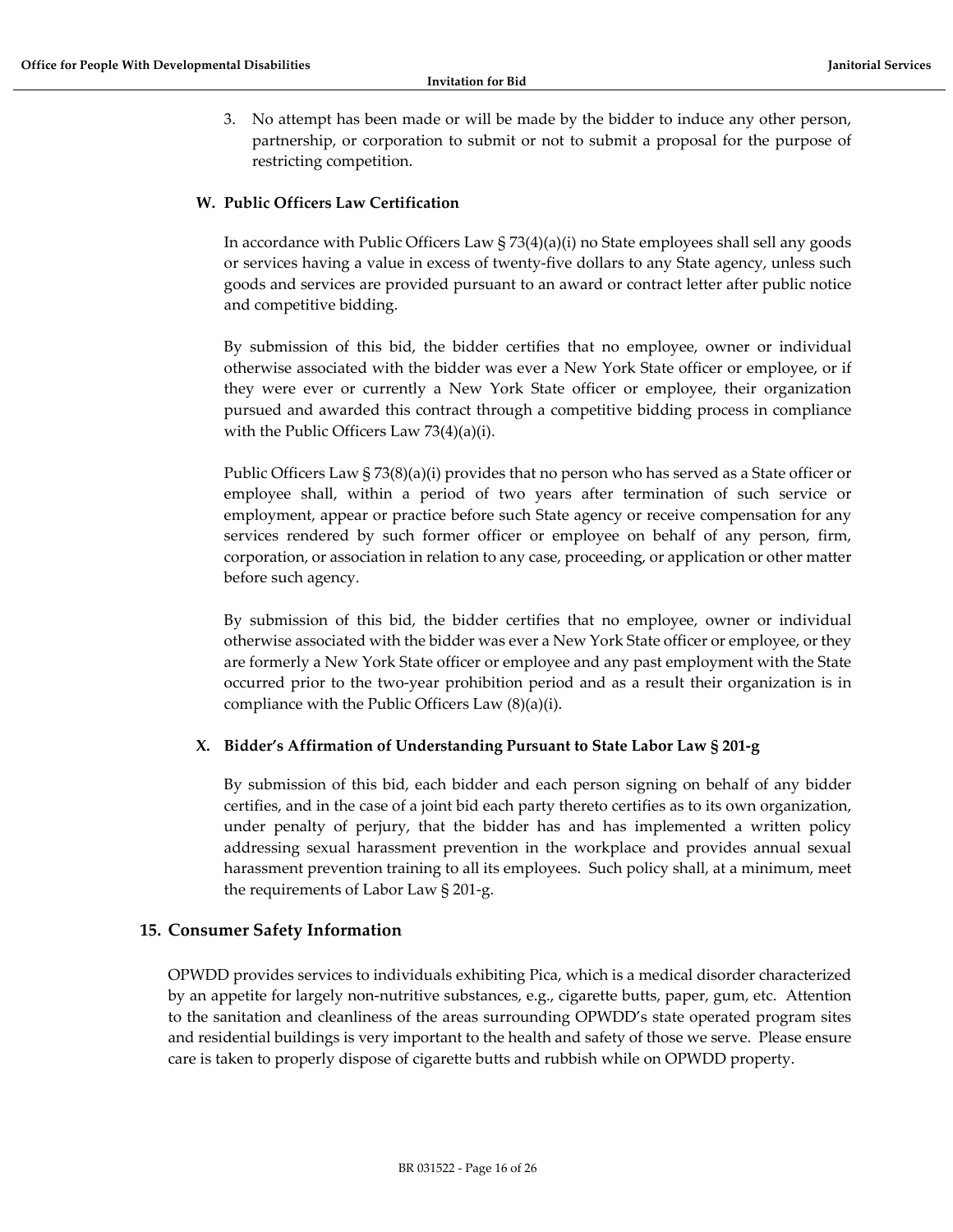OPWDD property has special receptacles for cigarette butt disposal. Contractor and subcontractor employees shall use these receptacles and throw trash in garbage cans or dumpsters. Compliance with this policy is appreciated.

# <span id="page-16-0"></span>**16. Consultant Disclosure**

Effective June 19, 2006, contractors doing business with the State of New York in a "consulting" capacity will be required to file forms disclosing, by employment category, the number of persons employed by them and their subcontractors (if any) as a consulting firm or an individual consultant; the number of hours worked; and the monetary compensation received from the State of New York for work performed by these employees. Reporting will be required via the utilization of two separate forms – "Form A" and "Form B".

In general, however, Form A is to be completed once upon initial contract award and is used to report "planned employment". Form B is required annually and reports on "actual employment figures" for the preceding state fiscal year. The New York State fiscal year commences on April 1st and concludes on March 31st.

# <span id="page-16-1"></span>**17. Evaluation Criteria: Method of Award**

OPWDD will select the responsible and responsive Bidder that will provide the **Total Annual Cost for All Janitorial Services for Tompkins County Day Hab**. Only proposals judged to be responsive to the submission requirements set forth in this IFB will be evaluated. OPWDD reserves the right to reject any and all offers.

Should mathematical errors be made by the Bidder when calculating the **Total Annual Cost for All Janitorial Services for Tompkins County Day Hab**, the Tier 1 - Cost Per Month and Tier 2 - Cost Per Service prices will be the determining factor. Both Tier 1 – Cost Per Month and Tier 2 – Cost Per Service must be provided for your bid to be considered.

Tier 2 estimated annual frequency are estimates only. OPWDD makes no guarantee of any Tier 2 service authorization by the Business Officer or designee. Payment will be made on actual services rendered. Any alteration to the Cost Proposal Form may result in disqualification.

In the event of a tie bid, the award will be made by random selection.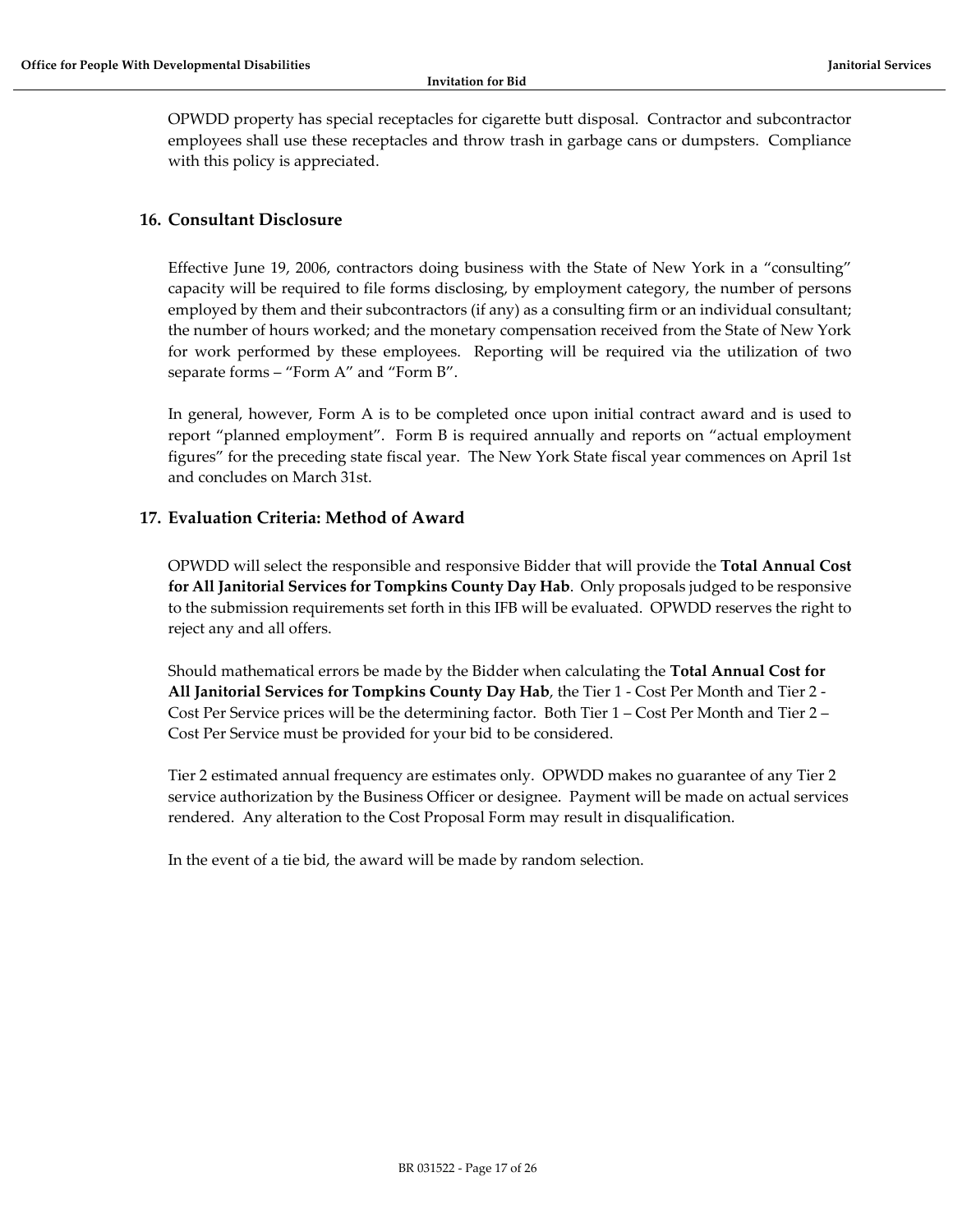# **Qualifications & Scope of Work**

<span id="page-17-0"></span>The Office for People With Developmental Disabilities (OPWDD) oversees the Broome Developmental Disabilities State Operations Office (DDSOO) and requires a qualified Contractor to provide janitorial services at the Tompkins County Day Habilitation located at 1257 Trumansburg Rd, Ithaca, NY 14850.

The facility incorporates approximately 24,000 square feet of used space, including offices, corridors, halls, classrooms, lobbies, reception areas, restrooms, and kitchen areas.

The Contractor shall, during the term of this Agreement, perform all janitorial services described and specified in this Scope of Work.

The janitorial services described and specified shall be performed after 5:00pm, five (5) days per week, Monday through Friday, excluding the following State observed holidays: New Year's Day, Martin Luther King Jr. Day Observation (Monday), Washington's Birthday Observation (Monday), Memorial Day, Independence Day, Labor Day, Columbus Day, Veteran's Day Observation, Thanksgiving Day, Christmas Day

# **The Contractor agrees to be bound by the following:**

- 1. The Contractor shall, at all times, enforce strict discipline and good behavior among all employees while on the premises, and shall take any and all steps necessary to assure that they are familiar with and abide by all safety, security, and other rules and regulations set forth by OPWDD, including but not limited to smoking, parking, etc.
- 2. The Contractor shall supply a list of employee names to the Business Office of the DDSOO with the work schedule of each employee within the week prior to the start date of the contract. Thereafter, updated employee rosters and their work schedules shall be submitted to the Business Office by the first of the month.
- 3. The Contractor's employees shall be required to have an identification card of the Contractor on their person at all times. Failure to do so will result in immediate dismissal from the facility.
- 4. The theft or removal of personal and/or State property by the Contractor's employees shall result in the immediate and permanent removal from the contract site, and full restitution shall be required.
- 5. Daily sign-in and sign-out sheets shall be required of the Contractor for all staff assigned to this contract. These will be reviewed on a weekly basis by the Business Officer or designee and will be submitted as part of the documentation for payment.
- 6. OPWDD reserves the right to request the dismissal from the contract job of any contractual employee who violates the safety and security rules and regulations of this facility, or who in any way may be considered a hindrance to quality client care or to client and staff health and safety.
- 7. The Contractor shall submit a schedule of work to the OPWDD Business Office for the work to be performed within 30 days of signing the contract.
- 8. Janitorial services set forth in this contract shall be rendered five (5) days per week unless otherwise specified under Detailed Specifications and excluding the State observed holidays, as listed above.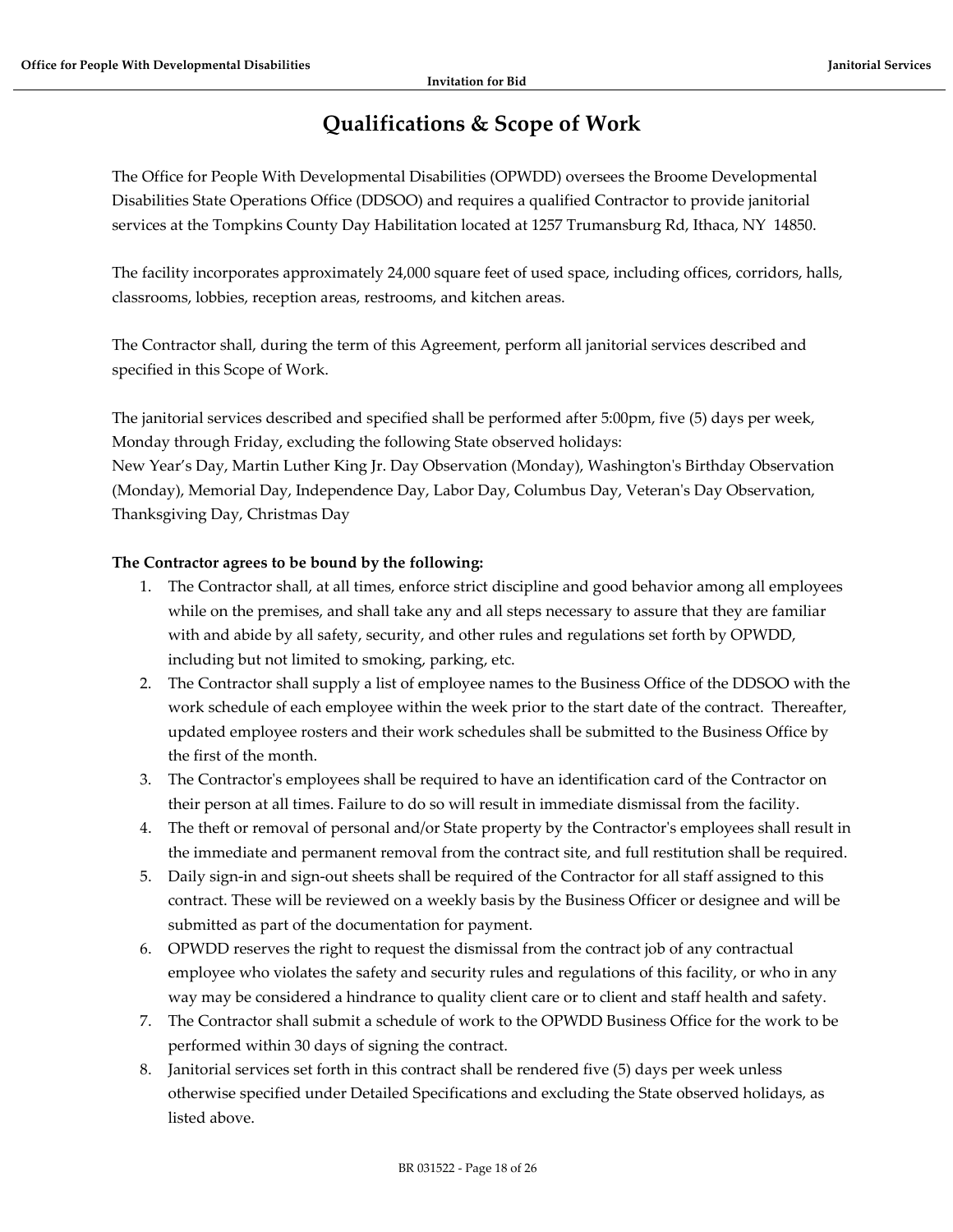- 9. The Contractor shall have a supervisor on call at all times when the Contractor's work force is on site.
- 10. The Contractor shall supply the Business Office or its designee with monthly reports of housekeeping activities, projects, and problems. The contents and design of said reports shall be mutually agreed upon at the time of the signing of the contract.
- 11. Periodic meetings, based on inspections made by OPWDD Staff, shall be held with the Contractor, the Business Office and/or designee to evaluate the housekeeping services.
- 12. The Contractor's employees shall present a neat and clean appearance at all times.
- 13. The Contractor shall, unless otherwise specified, furnish all necessary materials, equipment, and supplies required and/or so specified to accomplish the work described in this contract. OPWDD shall provide adequate storage space for janitorial supplies and equipment. The Contractor shall store all supplies and equipment in said space and shall keep this area neat and clean. Storage must comply with fire safety rules and regulations. The door to the storage area must always be kept locked. Any chemicals stored on site must have their original label. No chemical labelled "Danger", "Explosive" or "Corrosive" may be stored on site.
- 14. OPWDD shall provide appropriate keys to allow the Contractor access to all areas under the contract. The Contractor shall be held responsible for the actual replacement cost of any lost keys and for the actual replacement cost of lock systems which may be necessary to replace as a result of lost keys jeopardizing building security.
- 15. The site shall remain in a clean and sanitary condition as determined by the Facility in accordance with recognized standards, such as NYS Department of Health guidelines.
- 16. Cleaning and disinfection should be conducted by individuals who have been trained to use products in a safe and effective manner. Training should be ongoing to ensure procedures for safe and effective use of all products are followed. Training assures that individuals are reminded to read and follow use and safety instructions on product labels. It should also identify the location of all personal protective equipment (e.g., gloves) that should be used.
- 17. The Contractor must provide safety data sheets for all chemicals used in the cleaning operation. For any chemical used, the contractor must always have a safety data sheet on site.
- 18. The Contractor shall have sufficient staff on site to provide the services described under Detailed Specifications.
- 19. Any employee assigned by the Contractor shall be physically able to do his/her assigned work and shall be free of any communicable disease. OPWDD shall have the right to request a medical certificate of physical fitness for any employee it deems necessary.

# **A. DETAILED SPECIFICATIONS**

# **Areas to be cleaned include all offices, classrooms, restrooms, corridors, halls, lobbies, reception and kitchen areas, and all other areas specified below.**

The following guidelines shall be adhered to for cleaning performed throughout the facility:

1. All mopping is to be done according to the double bucket method, changing mop heads and water when changing cleaning areas.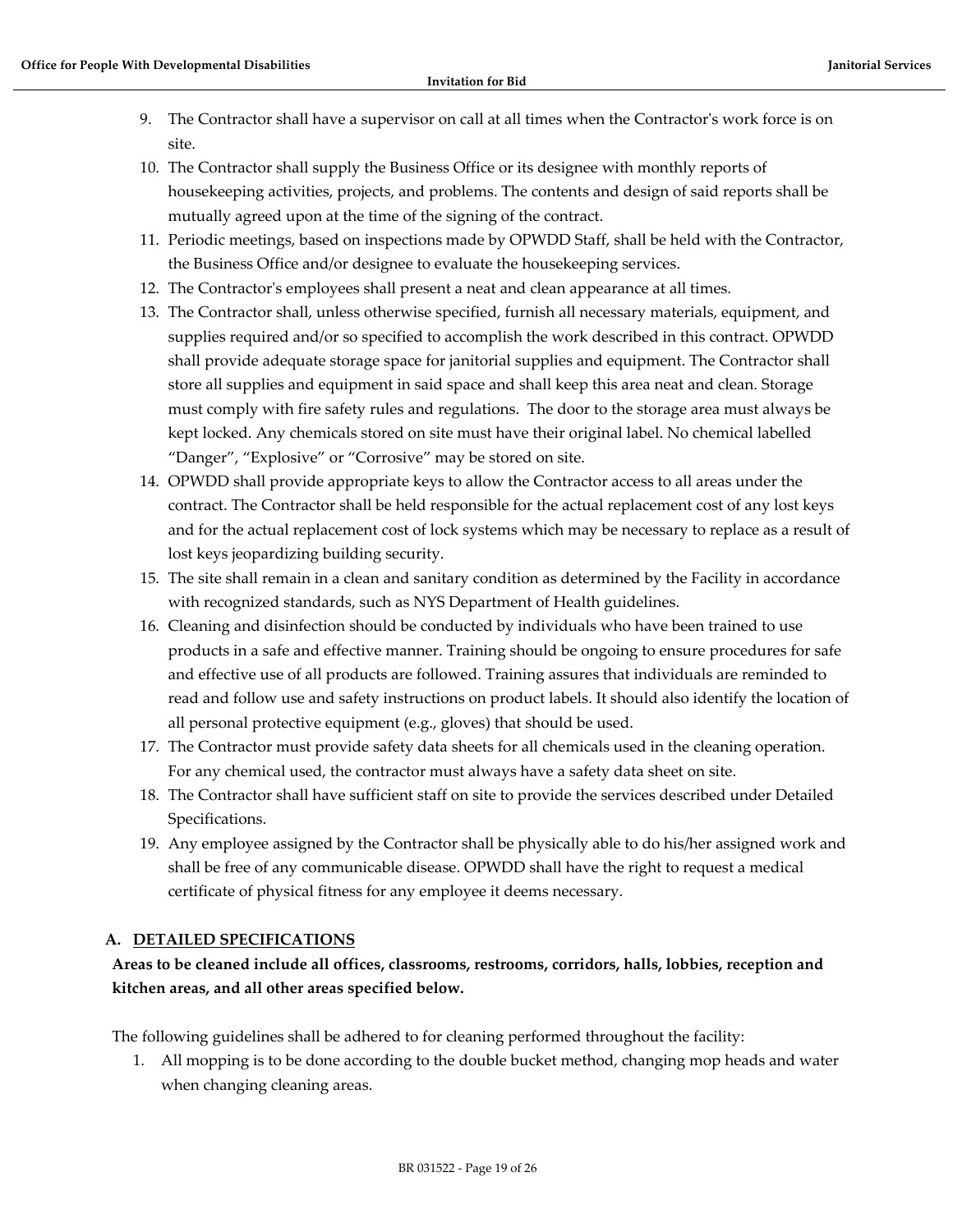- 2. Additional floor stripping and waxing may be performed as needed only with the prior written approval of OPWDD.
- 3. Cleaning removes germs, dirt and impurities from surfaces or objects. Disinfecting kills germs on surfaces or objects. Individuals should use any protective equipment (e.g. gloves) as recommended on product labels. Place all used gloves and other disposable items in a bag that can be tied closed before disposing of them with other waste. Carefully read and follow all label instructions for safe and effective use.
- 4. Always clean surfaces prior to use of disinfectants in order to reduce soil and remove germs. Dirt and other materials on surfaces can reduce the effectiveness of disinfectants. Clean surfaces using water and soap or detergent to reduce soil and remove germs. For combination products that can both clean and disinfect, always follow the instructions on the specific product label to ensure effective use. Disinfectant shall conform to the Disinfectant Standards described below.

# **B. SUPPLIES**

The Contractor shall supply all necessary paper towels, toilet paper, hand soap, and garbage can liners.

## **C. DISINFECTANT STANDARDS**

In accordance with New York State Executive Order 134, the Contractor is encouraged to select and procure preferred cleaning products having properties that minimize potential impacts to human health and the environment consistent with maintenance of the effectiveness of these products for the protection of public health and safety. For information and approved items, visit:

<https://greencleaning.ny.gov/policies.asp>and [https://greencleaning.ny.gov/Products.asp.](https://greencleaning.ny.gov/Products.asp)

#### *Germicidal Detergent – Quaternary Ammonium Type III Quat. Liquid:a*

This product shall be a combination of surface-active quaternary ammonium germicides and detergents in a concentrated liquid form, for use as a combination CLEANING AND DISINFECTING agent in hospitals, schools and other public buildings.

The detergent-disinfectant shall be made from uniformly high-grade material and ingredients blended together in a compatible formulation and prepared in accordance with the best manufacturing practice. The product shall afford positive germ-kill on both gram-negative organisms when diluted in accordance with the manufacturer's instruction and used as directed; the cleaning agents shall be compounded for efficient removal of soil by any of the orthodox cleaning techniques using sponge, mop, floor machine, spray, or flooding and shall be of the "soft" or rapidly biodegradable type.

The recommended use-dilution shall be a germicidal of Salmonella, Cholera's Micrococcus pyogenes var. aureus, FDS 209 of the latest edition of A.O.A.C. Test Method. The use-dilution confirmation must be effective against the above organisms using both synthetic hard water (350ppm as Ca C03 as defined by A.O.A.C.) and standard distilled water as required by A.O.A.C. procedures.

The product shall maintain its full effectiveness after one year of storage and shall remain stable when stored in temperature up to 150°F. The product shall be substantially odorless or have only a barely perceptible odor, shall be non-staining and non-corrosive, proteinaceous material; shall maintain the normal conductivity of conductive floor, and shall exhibit a cleaning efficiency of at least 80% of the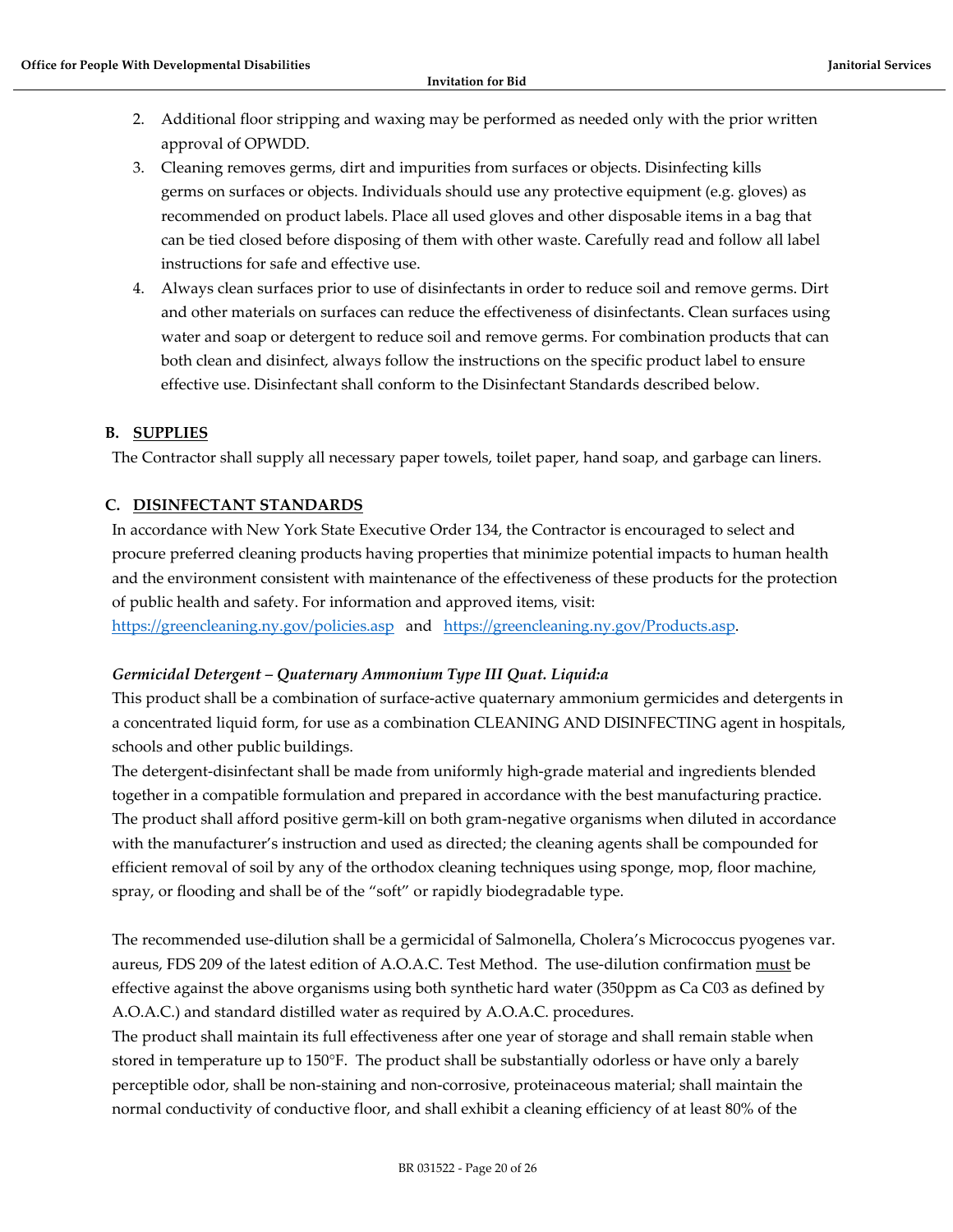Detergent Comparison standard when tested as specified in Method 6701-T Federal Test Standard Number 536.

The disinfectant-detergent shall pass the tests for disinfectants required by the EPA/FDA and shall be registered under the pertinent provisions of the Federal Insecticide, Fungicide and Rodenticide Act.

# **D. Additional Information**

Contractors are advised that the buildings listed for service may have been constructed prior to 1980 and materials used during the construction may be asbestos containing materials (ACM) as defined by the Occupational Safety and Health Act of 1970 (and any revisions since) as well as by Part 56 of Title 12 or the Official Compilation of Codes, Rules and Regulations of the State of New York (12NYCRR Part 56). All suspect materials (flooring, surfacing material, and Thermal System Insulations) shall be considered to be ACM regardless of the age of building until proven otherwise by appropriate bulk sampling and laboratory analyses.

The owner will provide the Contractor with a listing of all known materials and locations of such in each of the buildings included for services.

The successful bidder will provide training to all employees as required by OSHA regulations and provide documentation such was conducted to the Business Officer or designee.

# **E. CLEANING TASKS AND FREQUENCY – TIER 1**

| Task           | Description                                                                                                                                                                                                                                                                                   | Frequency                  |
|----------------|-----------------------------------------------------------------------------------------------------------------------------------------------------------------------------------------------------------------------------------------------------------------------------------------------|----------------------------|
| $\mathbf{1}$   | Empty and clean all trash receptacles/wastebaskets and replace with plastic<br>liners of at least .003 mil. in strength.                                                                                                                                                                      | Daily                      |
| 2              | Remove all trash from each area and place in designated trash receptacles. All<br>rubbish and debris generated from this work must be properly disposed of,<br>following local recycling rules for separation and placement in containers.                                                    | Daily                      |
| 3              | Dust all chairs, cabinets, doors, ledges, windowsills, bookshelves, tables,<br>desks, wall vents, heating units, wall decorations, and miscellaneous<br>furnishings.                                                                                                                          | <b>Every Other</b><br>Week |
| $\overline{4}$ | Clean all tabletops, countertops, non-upholstered chairs, light switches, door<br>handles, push plates, and handrails.                                                                                                                                                                        | Weekly                     |
| 5              | Spot clean all interior glass and window surfaces including mirrors.                                                                                                                                                                                                                          | Weekly                     |
| 6              | Clean all smudges, handprints, spills, etc. from walls, doors, and receptacle<br>plates.                                                                                                                                                                                                      | <b>Every Other</b><br>Week |
| 7              | Perform general floor maintenance, including hallways, stairways, offices,<br>kitchens, and/or classrooms to include dry mopping of hard floor surfaces<br>followed by wet mopping of hard floor surfaces, and vacuuming of all<br>carpeted areas. Provide spot removal on carpets as needed. | Daily                      |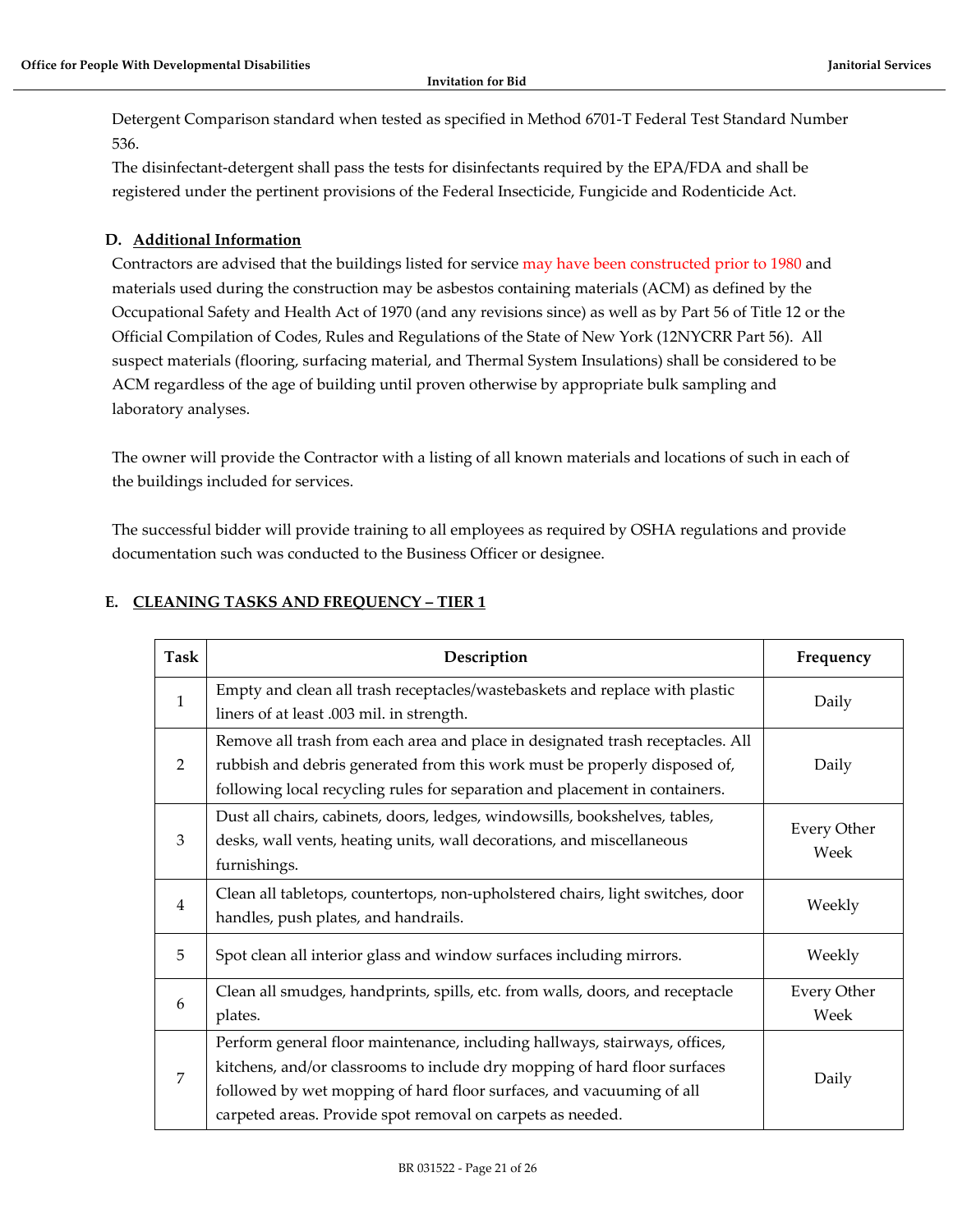| 8  | Full cleaning and disinfection of all kitchen areas to include, but not limited<br>to, appliances, countertops, cabinets, handles, floors, table/chairs,<br>sinks/faucets.                                                                                                                                                                                                                                                                                                                                        | Daily                      |
|----|-------------------------------------------------------------------------------------------------------------------------------------------------------------------------------------------------------------------------------------------------------------------------------------------------------------------------------------------------------------------------------------------------------------------------------------------------------------------------------------------------------------------|----------------------------|
| 9  | Perform complete restroom cleaning and disinfection to include, but not<br>limited to, replenishment of hand soap, paper towels and toilet paper, using<br>germicidal cleaner to disinfect and clean sinks, faucets, toilet bowls, toilet<br>seats, toilet lids, toilet bases, grab bars, showers and tubs and thoroughly<br>washing all floors. All restroom surfaces must be disinfected. Toilet bowl<br>cleaners are not to be used. Leave adequate supply of paper goods and soap<br>in storage area at site. | Daily                      |
| 10 | Thoroughly clean, disinfect, and polish all drinking fountains.                                                                                                                                                                                                                                                                                                                                                                                                                                                   | Daily                      |
| 11 | Machine buff all vinyl tile floors                                                                                                                                                                                                                                                                                                                                                                                                                                                                                | Weekly                     |
| 12 | Wash all baseboards and mopboards in all areas                                                                                                                                                                                                                                                                                                                                                                                                                                                                    | <b>Every Other</b><br>Week |
| 13 | Thoroughly clean both sides of all interior glass panels and windows, which<br>include the interior surface of all glass mounted on exterior walls and doors                                                                                                                                                                                                                                                                                                                                                      | <b>Every Other</b><br>Week |
| 14 | Thoroughly clean all blinds, louvers, window casings, vents, and heater units<br>in all areas                                                                                                                                                                                                                                                                                                                                                                                                                     | <b>Every Other</b><br>Week |
| 15 | Dust all walls in all areas. Clean all ceiling light covers.                                                                                                                                                                                                                                                                                                                                                                                                                                                      | Monthly                    |

# **F. CLEANING TASKS AND FREQUENCY- TIER 2 TO BE COMPLETED ONLY WITH PRIOR APPROVAL OF BUSINESS OFFICER OR DESIGNEE**

| <b>Task</b> | Description                                                                                                   | <b>Estimated</b><br>Frequency |
|-------------|---------------------------------------------------------------------------------------------------------------|-------------------------------|
| 16          | Strip and re-wax all waxed floors and clean all resulting splatters from<br>furniture, walls, and baseboards. | Twice per Year                |

# **G. ACCOUNTING**

# **1. SIGN IN/ SIGN OUT**

The Contractor is required to sign in on the visitation log when arriving to the location to perform services. The Contractor is required to sign out on the visitation log when services are complete, and the Contractor is leaving the location.

# **2. PREVAILING WAGES**

Prevailing Wages does apply to this contract. The PRC number for this contract is PRC #20219011210. A copy of Contractor's certified payroll is required to be submitted with invoices prior to payment for services rendered.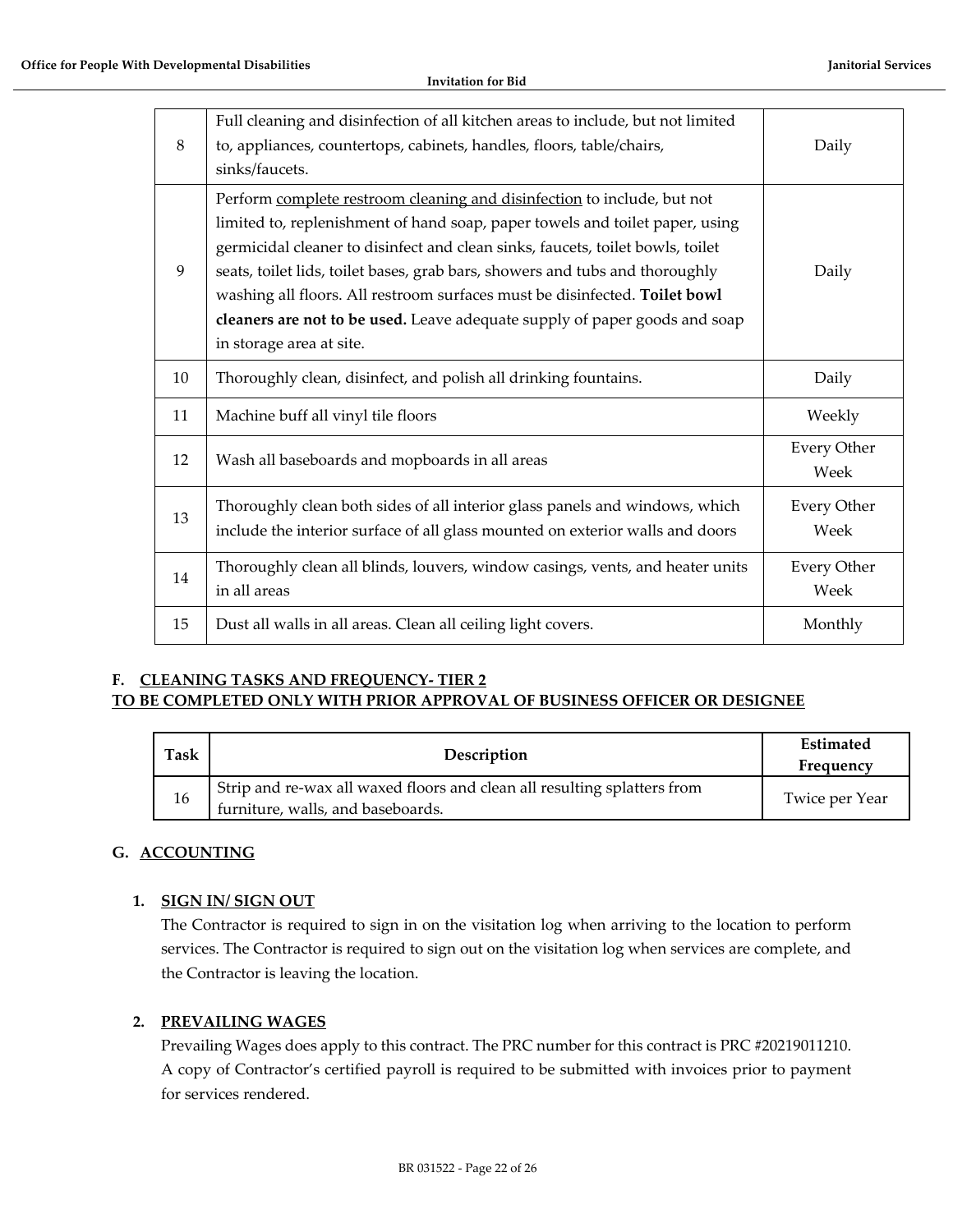#### **3. INVOICES**

Invoices must indicate Invoice number, PO# OPD01- , Contract number, the name of the site, the date of service and the type of service rendered. An invoice may be submitted for a single site or multiple sites; as long as each site is itemized on the invoice. Invoices are to be submitted for payment within thirty (30) days of service to:

OPWDD Broome DDSOO Unit ID: 3660230 C/O NYS OGS BSC Accounts Payable Building 5, Fifth Floor 1220 Washington Ave., Albany, NY 12226-1900

The State of New York may require the Contractor to submit billing invoices electronically. eInvoicing information may be found at: <https://bsc.ogs.ny.gov/nys-vendors>

## **4. PAYMENT**

Payments will be made based on actual services rendered.

Payment for invoices submitted by the Contractor shall only be rendered electronically unless payment by paper check is expressly authorized by the head of the State Agency, in the sole discretion of the head of such State Agency, due to extenuating circumstances. Such electronic payment shall be made in accordance with OSC's procedures and practices to authorize electronic payments.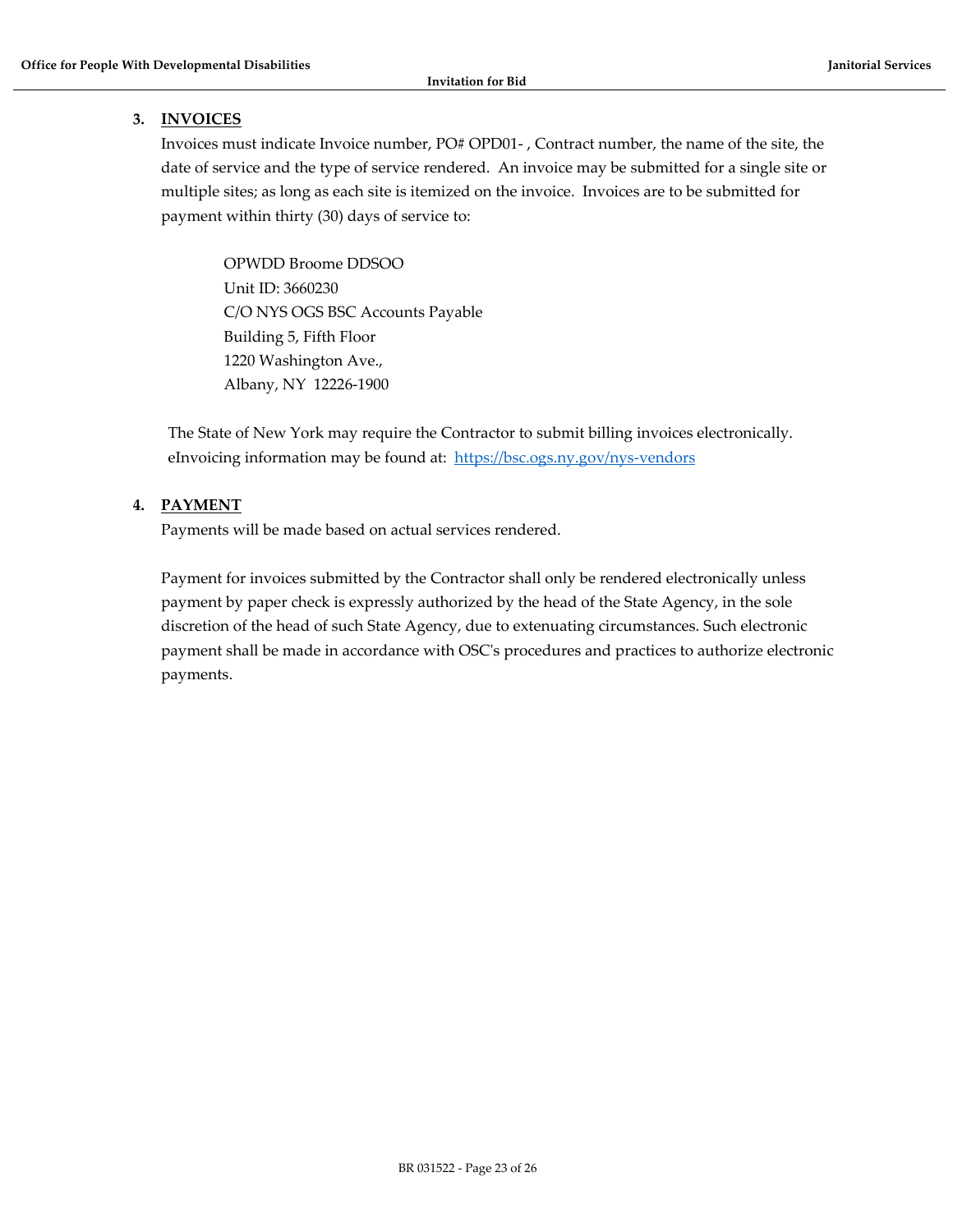# **Cost Proposal Form**

<span id="page-23-0"></span>**Instructions:** Fill in a Cost Per Month for Tasks 1 through 15, as detailed on page 21 within the Qualifications and Scope of Work under Section **E. CLEANING TASKS AND FREQUENCY – TIER 1**. The cost should be a total monthly cost for all daily, weekly, every other week, and monthly tasks. Multiply by 12 (Annual Frequency) and fill in the **Tier 1 Annual Total (A)**.

Fill in a Cost Per Service for Task 16 as detailed on page 22 within the Qualifications and Scope of Work under Section **F. CLEANING TASKS AND FREQUENCY – TIER 2**. Multiply by 2 (Estimated Annual Frequency) and fill in the **Tier 2 Annual Total (B)**. *The estimated annual frequency is an estimate only. Tier 2 tasks are only to be completed with prior approval from the Business Officer or designee.*

Add the **Tier 1 Annual Total (A) to Tier 2 Annual Total (B)** and put results in the **Total Annual Cost for All Janitorial Services - Tompkins County Day Hab (A+B)**.

**Both Tier 1 – Cost Per Month, and Tier 2 – Cost Per Service pricing must be provided for your bid to be considered.**

The Total Annual Cost for All Janitorial Services for Tompkins County Day Hab is to include the cost of furnishing all said services, travel time, mileage, materials, equipment, supplies, labor, and all other ancillary costs to the satisfaction of the agency and the performance of all work set forth in the specifications.

The **Total Annual Cost for All Janitorial Services for Tompkins County Day Hab** will be the basis for the award. **Check your math** – refer to (page 17) **#17 Evaluation Criteria: Method of Award** for more information.

**Any alteration to the Cost Proposal Form may result in disqualification.**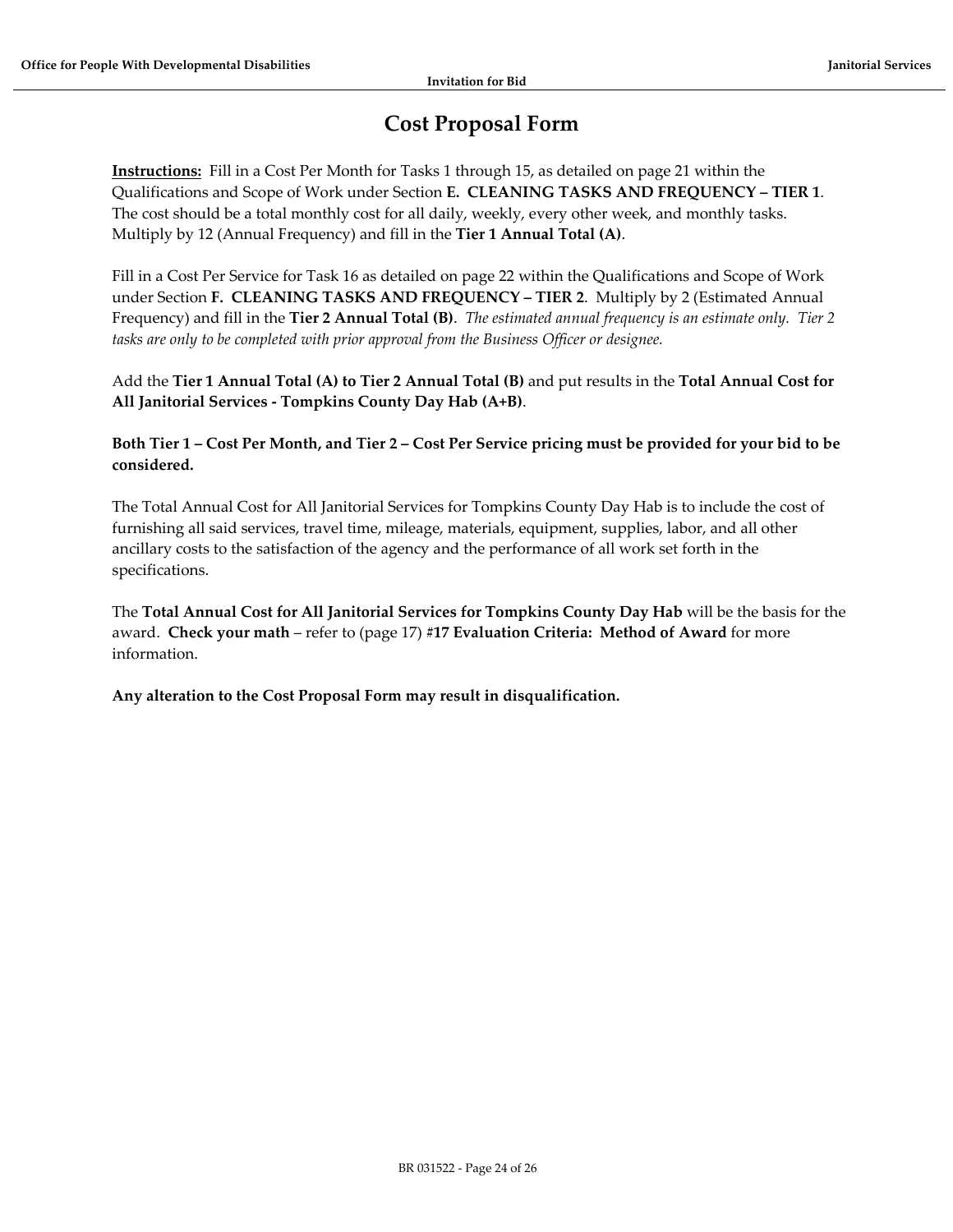# **Cost Proposal Form - Continued**

| Tier <sub>1</sub>     | <b>Cost Per Month</b> | <b>Annual Frequency</b> | <b>Tier 1 Annual</b><br>Total (A) |
|-----------------------|-----------------------|-------------------------|-----------------------------------|
| Tasks 1<br>through 15 | Φ                     | $x 12 =$                | \$                                |

| $*Tier 2$ | <b>Cost Per Service</b> | <b>Estimated Annual</b><br>Frequency | <b>Tier 2 Annual</b><br>Total (B) |
|-----------|-------------------------|--------------------------------------|-----------------------------------|
| Task 16   | Œ                       | $x 2 =$                              | +\$                               |

\* *Only to be completed with prior approval from the Business Officer or designee. Payments will be made based on actual services rendered.*

| TOTAL ANNUAL COST FOR ALL JANITORIAL SERVICES<br>TOMPKINS COUNTY DAY HAB (A+B) | $=$ \$ |
|--------------------------------------------------------------------------------|--------|
|                                                                                |        |

Bidder Signature **Print Name & Title** 

This bid is valid for \_\_\_\_\_\_\_\_\_\_\_ days (Bids shall be valid for not less than 180 days)

Name of Company:

Address:

Federal ID Number: Telephone:

Date: Fax: